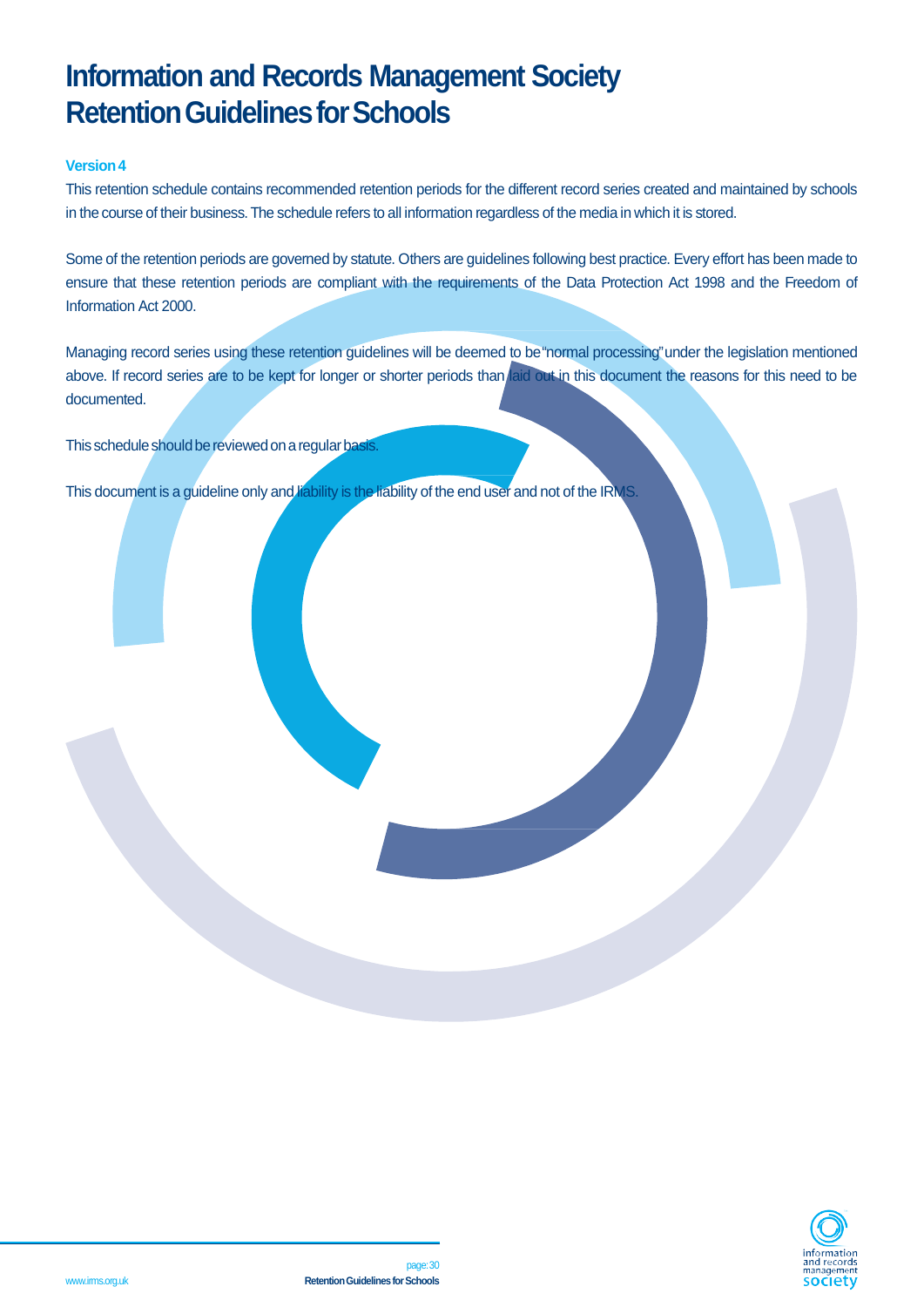# **Records Management Toolkit for Schools**

Version 4

Retention Guidelines - Summary of Contents

| 1                       | <b>Child Protection</b><br><b>Child Protection files</b><br>Allegation of a child protection nature against a member of staff, including where the allegation is unfounded | 34<br>34<br>34 |
|-------------------------|----------------------------------------------------------------------------------------------------------------------------------------------------------------------------|----------------|
|                         |                                                                                                                                                                            |                |
| $\overline{\mathbf{2}}$ | <b>Governors</b>                                                                                                                                                           | 35             |
|                         | <b>Minutes</b>                                                                                                                                                             | 35             |
|                         | Agendas                                                                                                                                                                    | 35             |
|                         | <b>Reports</b><br>Annual Parents' meeting papers                                                                                                                           | 35<br>35       |
|                         | <b>Instruments of Government</b>                                                                                                                                           | 35             |
|                         | <b>Trusts and Endowments</b>                                                                                                                                               | 35             |
|                         | <b>Action Plans</b>                                                                                                                                                        | 35             |
|                         | Policy documents                                                                                                                                                           | 35             |
|                         | <b>Complaints files</b>                                                                                                                                                    | 36             |
|                         | Annual Reports required by the Department for Education                                                                                                                    | 36             |
|                         | Proposals for schools to become, or be established as Specialist Status schools                                                                                            | 36             |
| 3                       | <b>Management</b>                                                                                                                                                          | 37             |
|                         | <b>Log Books</b>                                                                                                                                                           | 37             |
|                         | Minutes of the Senior Management Team and other internal administrative bodies                                                                                             | 37             |
|                         | Reports made by the head teacher or the management team                                                                                                                    | 37             |
|                         | Records created by head teachers, deputy head teachers, heads of year and other members of staff with                                                                      | 37             |
|                         | administrative responsibilities                                                                                                                                            |                |
|                         | Correspondence created by head teachers, deputy head teachers, heads of year and other members of staff                                                                    | 37             |
|                         | with administrative responsibilities                                                                                                                                       |                |
|                         | Professional development plans                                                                                                                                             | 37             |
|                         | School development plans                                                                                                                                                   | 37             |
|                         | Admissions - if the admission is successful                                                                                                                                | 37             |
|                         | Admissions - if the appeal is unsuccessful                                                                                                                                 | 37             |
|                         | Admissions - Secondary Schools - Casual                                                                                                                                    | 38             |
|                         | Proofs of address supplied by parents as part of the admissions process                                                                                                    | 38             |
|                         | Supplementary Information form including additional information such as religion, medical conditions etc                                                                   | 38             |
| 4                       | <b>Pupils</b>                                                                                                                                                              | 38             |
|                         | <b>Admission Registers</b>                                                                                                                                                 | 38             |
|                         | Attendance registers                                                                                                                                                       | 39             |
|                         | <b>Pupil Files Retained in Schools</b>                                                                                                                                     | 39<br>39       |
|                         | <b>Pupil files</b><br>Special Educational Needs files, reviews and Individual Education Plans                                                                              | 39             |
|                         | Correspondence Relating to Authorised Absence and Issues.                                                                                                                  | 40             |
|                         | <b>Examination results</b>                                                                                                                                                 | 40             |
|                         | Any other records created in the course of contact with pupils                                                                                                             | 40             |
|                         | Statement maintained under The Education Act 1996 - Section 324                                                                                                            | 40             |
|                         | Proposed statement or amended statement                                                                                                                                    | 40             |
|                         | Advice and information to parents regarding educational needs                                                                                                              | 40             |
|                         | <b>Accessibility Strategy</b>                                                                                                                                              | 40             |
|                         | Parental permission slips for school trips - where there has been no major incident                                                                                        | 40             |
|                         | Parental permission slips for school trips – where there has been a major incident                                                                                         | 41             |
|                         | Records created by schools to obtain approval to run an Educational Visit outside the Classroom - Primary Schools                                                          | 41             |
|                         | Records created by schools to obtain approval to run an Educational Visit outside the Classroom - Secondary Schools                                                        | 41             |
|                         | <b>Walking Bus registers</b>                                                                                                                                               | 41             |
| 5                       | <b>Curriculum</b>                                                                                                                                                          | 42             |
|                         | <b>School Development Plan</b>                                                                                                                                             | 42             |
|                         | <b>Curriculum returns</b>                                                                                                                                                  | 42             |
|                         | Schemes of work                                                                                                                                                            | 42             |
|                         | Timetable                                                                                                                                                                  | 42             |

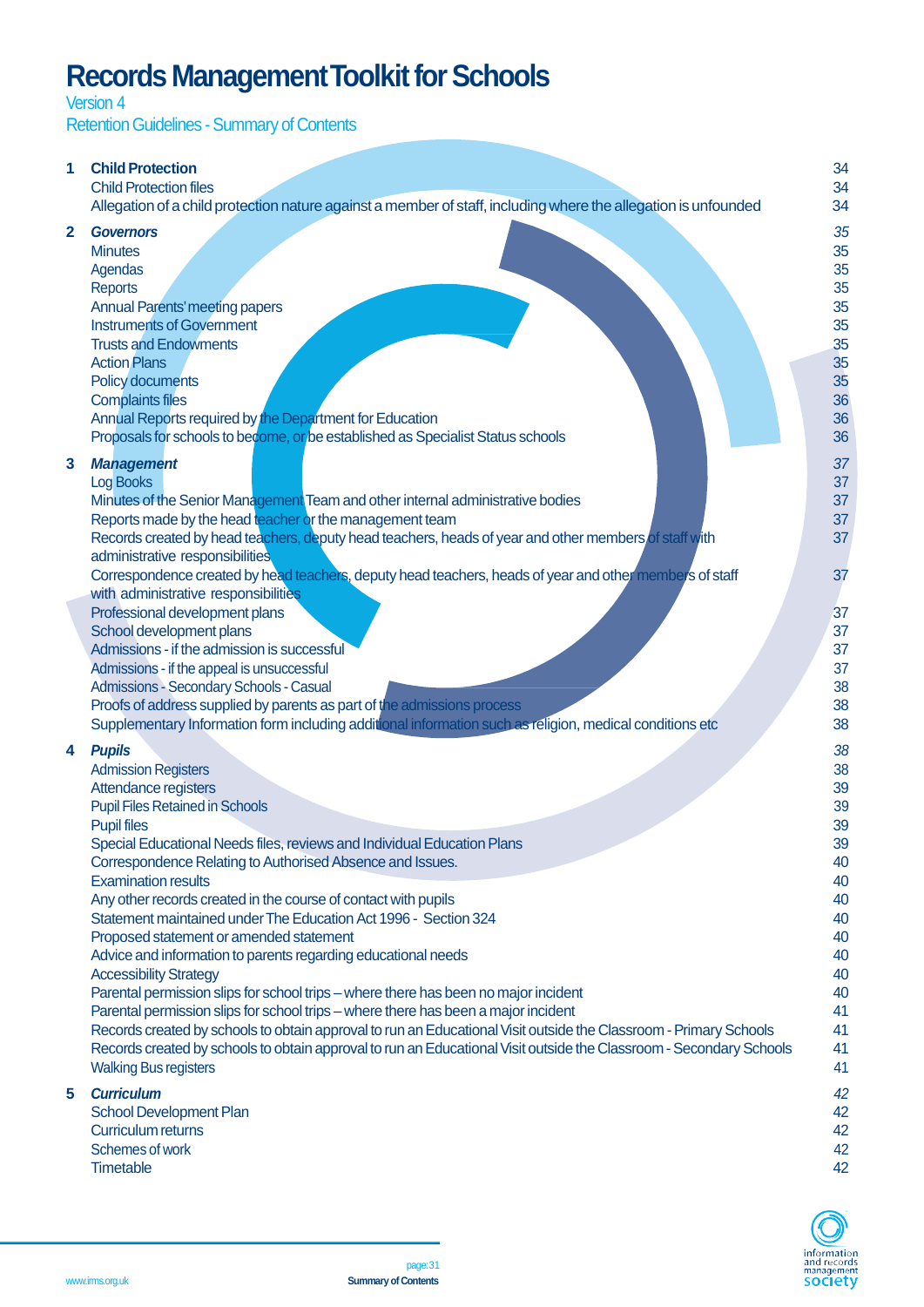| <b>Examination results</b><br>SATS records - Examination Papers and Results                                                                                                                                                                                                                                                                                                                                                                               |                                                                            |
|-----------------------------------------------------------------------------------------------------------------------------------------------------------------------------------------------------------------------------------------------------------------------------------------------------------------------------------------------------------------------------------------------------------------------------------------------------------|----------------------------------------------------------------------------|
| <b>PAN</b> reports<br>Value Added & Contextual Data<br><b>Self Evaluation forms</b>                                                                                                                                                                                                                                                                                                                                                                       | 43<br>43<br>43                                                             |
| <b>Personnel Records held in Schools</b><br>6<br>Timesheets, sick pay<br><b>Staff Personal files</b><br>Interview notes and recruitment records                                                                                                                                                                                                                                                                                                           | 43<br>43<br>43<br>43                                                       |
| Pre-employment vetting information (including CRB checks)<br>Disciplinary proceedings:<br>Records relating to accident/injury at work<br>Annual appraisal/assessment records<br>Salary cards                                                                                                                                                                                                                                                              | 43<br>43<br>44<br>44<br>44                                                 |
| Maternity pay records<br>Records held under Retirement Benefits Schemes (Information Powers) Regulations 1995<br>Proofs of identity collected as part of the process of checking "portable" enhanced CRB disclosure                                                                                                                                                                                                                                       | 44<br>44<br>45                                                             |
| 7<br><b>Health and Safety</b><br><b>Accessibility Plans</b><br><b>Accident Reporting</b><br><b>COSHH</b><br>Incident reports<br><b>Policy Statements</b><br><b>Risk Assessments</b><br>Process of monitoring of areas where employees and persons are likely to have become in contact with asbestos<br>Process of monitoring of areas where employees and persons are likely to have come in contact with radiation<br><b>Fire Precautions log books</b> | 45<br>45<br>45<br>45<br>45<br>46<br>46<br>46<br>46<br>46                   |
| Administrative<br>8<br><b>Employer's Liability certificate</b><br>Inventories of equipment and furniture<br>General file series<br>School brochure or prospectus<br>Circulars (staff/parents/pupils)<br>Newsletters, ephemera<br><b>Visitors book</b><br>PTA/Old Pupils Associations                                                                                                                                                                      | 46<br>46<br>46<br>46<br>46<br>46<br>47<br>47<br>47                         |
| 9<br><b>Finance</b><br><b>Annual Accounts</b><br>Loans and grants<br>Contracts<br>Copy orders<br>Budget reports, budget monitoring etc<br>Invoice, receipts and other records covered by the Financial Regulations<br>Annual Budget and background papers<br>Order books and requisitions<br><b>Delivery Documentation</b><br><b>Debtors' Records</b><br>School Fund - Cheque books<br>School Fund - Paying in books                                      | 47<br>47<br>47<br>47<br>47<br>47<br>48<br>48<br>48<br>48<br>48<br>48<br>48 |
| School Fund - Ledger<br><b>School Fund - Invoices</b><br><b>School Fund - Receipts</b><br>School Fund - Bank statements                                                                                                                                                                                                                                                                                                                                   | 48<br>48<br>48<br>48                                                       |

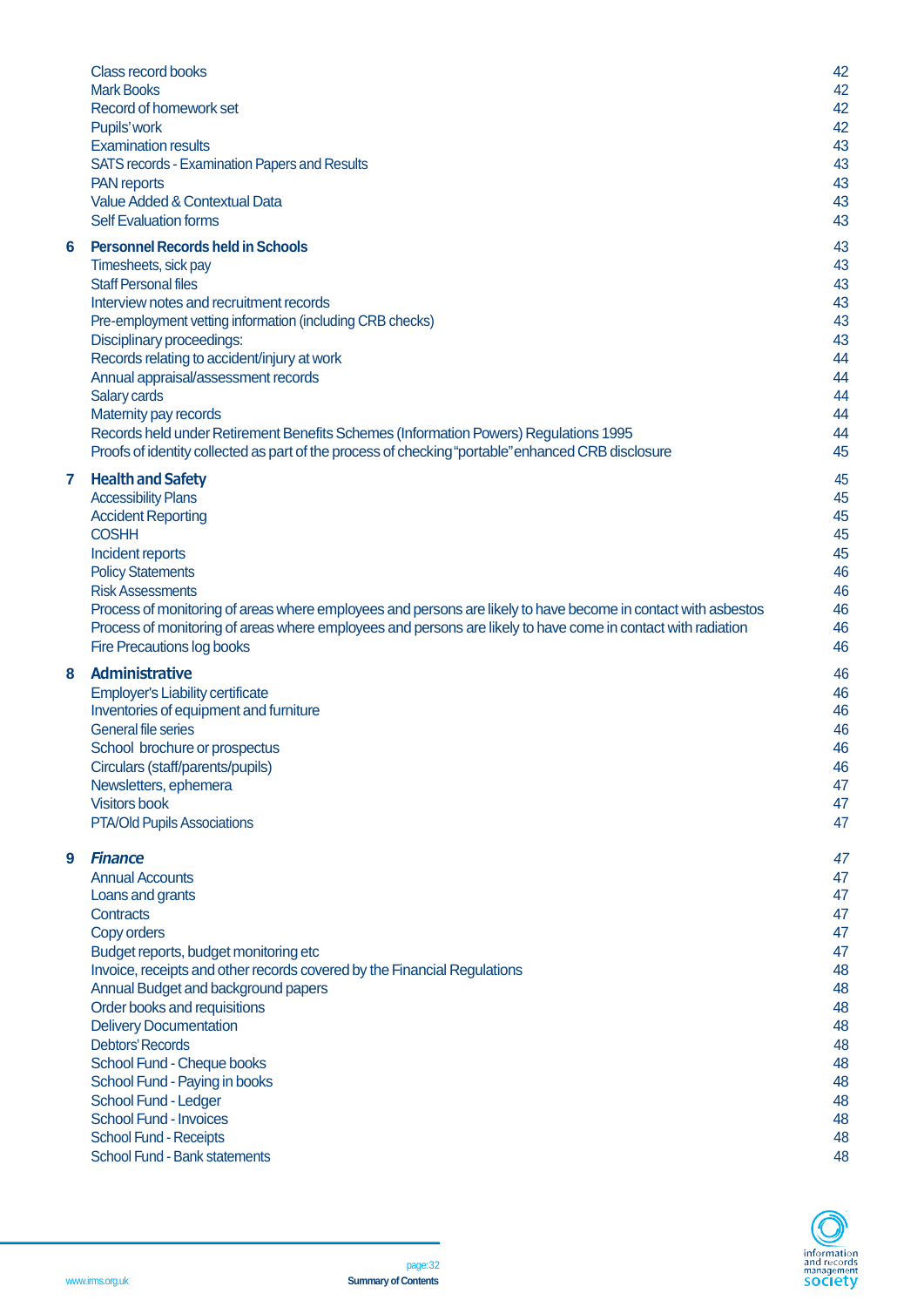| School Fund - School Journey books                                                                                                                                                                                                                                                                   | 48                                                                         |
|------------------------------------------------------------------------------------------------------------------------------------------------------------------------------------------------------------------------------------------------------------------------------------------------------|----------------------------------------------------------------------------|
| Student grant applications<br>Free school meals registers<br>Petty cash books                                                                                                                                                                                                                        | 48<br>48<br>48                                                             |
| 10 Property<br><b>Title Deeds</b><br>Plans<br>Maintenance and contractors<br>Leases<br>Lettings<br>Burglary, theft and vandalism report forms<br>Maintenance log books<br><b>Contractors' Reports</b>                                                                                                | 49<br>49<br>49<br>49<br>4 <sup>C</sup><br>49<br>49<br>49<br>4 <sup>C</sup> |
| <b>11 Local Authority</b><br>Secondary transfer sheets (Primary)<br>Attendance returns<br><b>Circulars from LEA</b>                                                                                                                                                                                  | 49<br>49<br>49<br>4 <sup>C</sup>                                           |
| 12 Department for Children, Schools and Families<br><b>HMI</b> reports<br>OFSTED reports and papers<br><b>Returns</b><br>Circulars from Department for Children, Schools and Families                                                                                                                | 50<br>50<br>50<br>50<br>50                                                 |
| <b>13 Connexions</b><br>Service level agreements<br><b>Work Experience agreement</b>                                                                                                                                                                                                                 | 50<br>50<br>50                                                             |
| <b>14 Schools Meals</b><br><b>Dinner Register</b><br><b>School Meals Summary Sheets</b>                                                                                                                                                                                                              | 50<br>50<br>50                                                             |
| 15 Family Liaison Officers and Home School Liaison Assistants<br>Day Books<br>Reports for outside agencies - where the report has been included on the case file created by the outside agency<br><b>Referral forms</b><br>Contact data sheets<br>Contact database entries<br><b>Group Registers</b> | 51<br>51<br>51<br>51<br>51<br>51<br>51                                     |

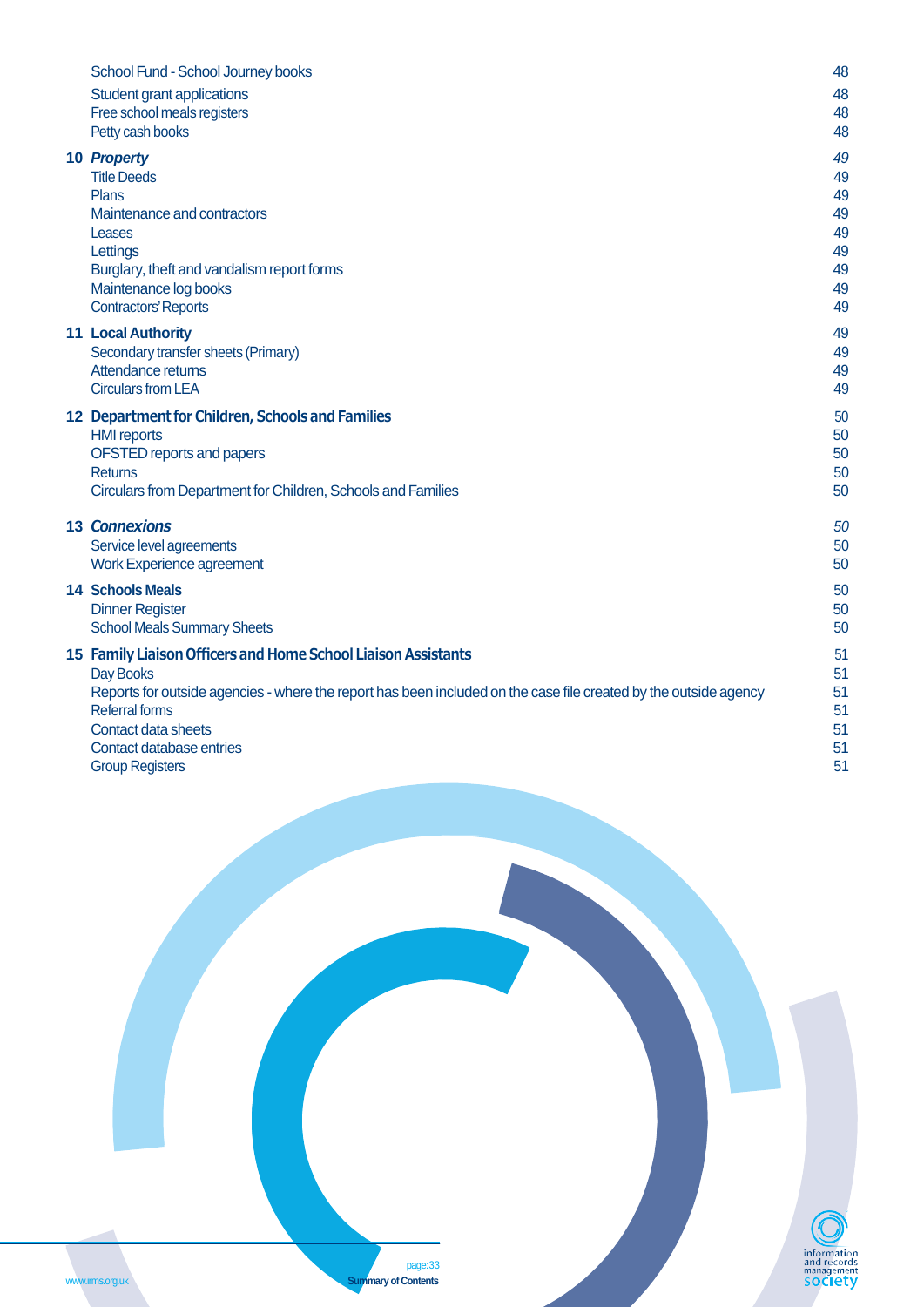|     | <b>Child Protection</b>                                                                                                 |                                             |                                                                                                                                                                                                                                       |                                                                                                                     |                                                               |  |
|-----|-------------------------------------------------------------------------------------------------------------------------|---------------------------------------------|---------------------------------------------------------------------------------------------------------------------------------------------------------------------------------------------------------------------------------------|---------------------------------------------------------------------------------------------------------------------|---------------------------------------------------------------|--|
|     | <b>Basic file description</b>                                                                                           | <b>Data</b><br><b>Prot</b><br><b>Issues</b> | <b>Statutory Provisions</b>                                                                                                                                                                                                           | <b>Retention Period [operational]</b>                                                                               | Action at the end of the administrative<br>life of the record |  |
| 1.1 | <b>Child Protection files</b>                                                                                           | Yes                                         | Education Act 2002, s175, related<br>guidance "Safeguarding Children in<br>Education", September 2004                                                                                                                                 | $DOB + 25$ years <sup>1</sup>                                                                                       | <b>SECURE DISPOSAL</b>                                        |  |
| 1.2 | Allegation of a child protection<br>nature against a member of staff,<br>including where the allegation<br>is unfounded | Yes                                         | <b>Employment Practices Code:</b><br>Supplementary Guidance 2.13.1 (Records<br>of Disciplinary and Grievance)<br>Education Act 2002 guidance "Dealing<br>with Allegations of Abuse against<br>Teachers and Other Staff" November 2005 | Until the person's normal retirement age,<br>or 10 years from the date of the allegation<br>whichever is the longer | <b>SECURE DISPOSAL</b>                                        |  |

<span id="page-4-0"></span><sup>1</sup>This amendment has been made in consultation with the Safeguarding Children Group.

<sup>2</sup> From January 1st 2005 subject access is permitted into unstructured filing systems and log books and other records created within the school containing details about the activities of individual pupils and members of staff will become subject to the Data Protection Act 1998.

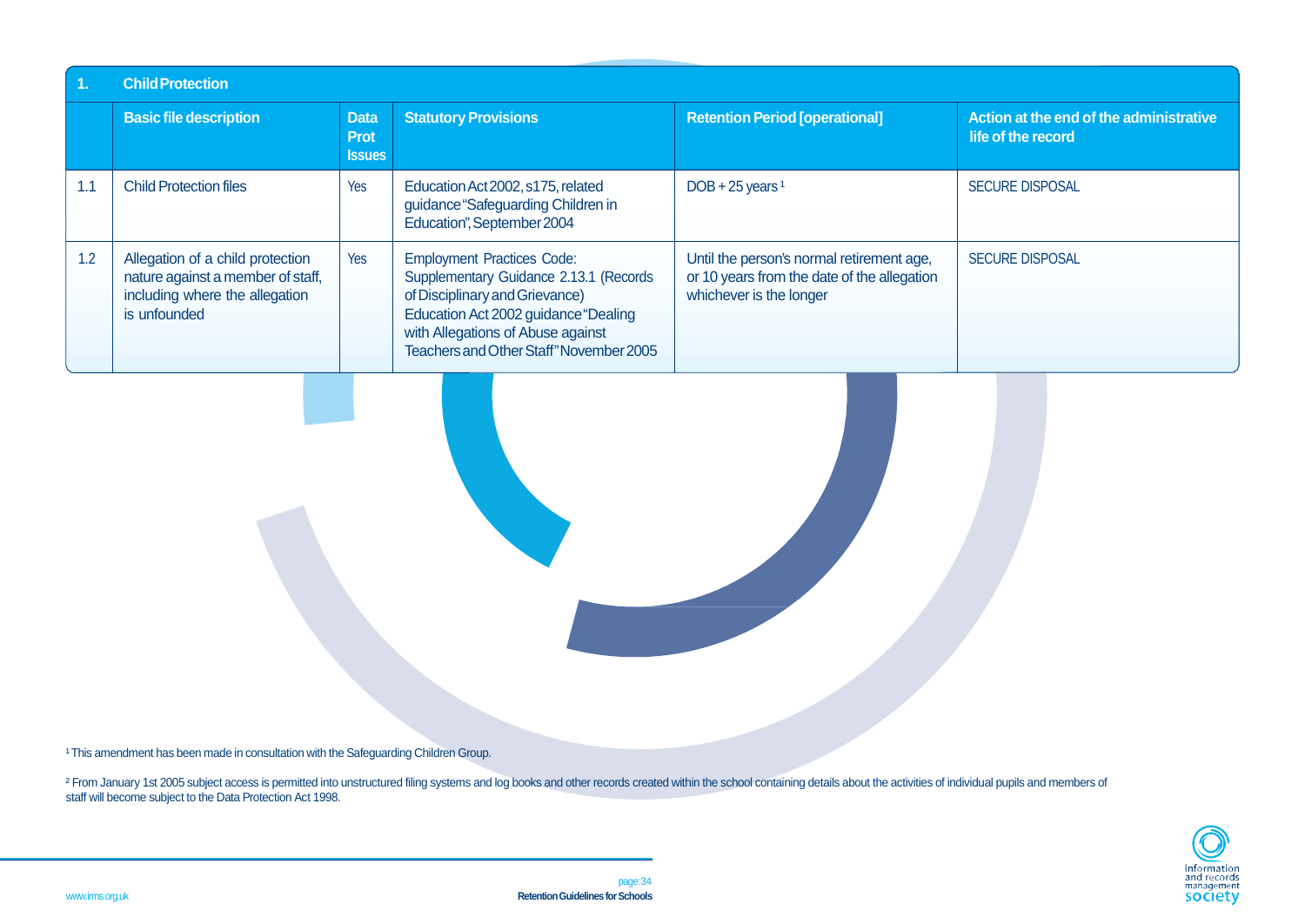<span id="page-5-0"></span>

| 2.  | <b>Governors</b>                    |                                             |                             |                                       |                                                                                                                                     |  |
|-----|-------------------------------------|---------------------------------------------|-----------------------------|---------------------------------------|-------------------------------------------------------------------------------------------------------------------------------------|--|
|     | <b>Basic file description</b>       | <b>Data</b><br><b>Prot</b><br><b>Issues</b> | <b>Statutory Provisions</b> | <b>Retention Period [operational]</b> | Action at the end of the administrative<br>life of the record                                                                       |  |
| 2.1 | <b>Minutes</b>                      |                                             |                             |                                       |                                                                                                                                     |  |
|     | Principal set (signed)<br>$\bullet$ | <b>No</b>                                   |                             | Permanent                             | Retain in school for 6 years from<br>date of meeting                                                                                |  |
|     | Inspection copies<br>$\bullet$      | <b>No</b>                                   |                             | Date of meeting + 3 years             | <b>SECURE DISPOSAL</b><br>[If these minutes contain any sensitive<br>personal information they should be<br>shredded]               |  |
| 2.2 | Agendas                             | <b>No</b>                                   |                             | Date of meeting                       | <b>SECURE DISPOSAL</b>                                                                                                              |  |
| 2.3 | <b>Reports</b>                      | <b>No</b>                                   |                             | Date of report + 6 years              | Retain in school for 6 years from<br>date of meeting                                                                                |  |
| 2.4 | Annual Parents' meeting papers      | <b>No</b>                                   |                             | Date of report + 6 years              | Retain in school for 6 years from<br>date of meeting                                                                                |  |
| 2.5 | <b>Instruments of Government</b>    | <b>No</b>                                   |                             | Permanent                             | Retain in school whilst school is open                                                                                              |  |
| 2.6 | <b>Trusts and Endowments</b>        | <b>No</b>                                   |                             | Permanent                             | Retain in school whilst operationally<br>required                                                                                   |  |
| 2.7 | <b>Action Plans</b>                 | <b>No</b>                                   |                             | Date of action plan + 3 years         | <b>SECURE DISPOSAL</b>                                                                                                              |  |
| 2.8 | Policy documents                    | <b>No</b>                                   |                             | <b>Expiry of policy</b>               | Retain in school whilst policy is operational<br>(this includes if the expired policy is part of<br>a past decision making process) |  |

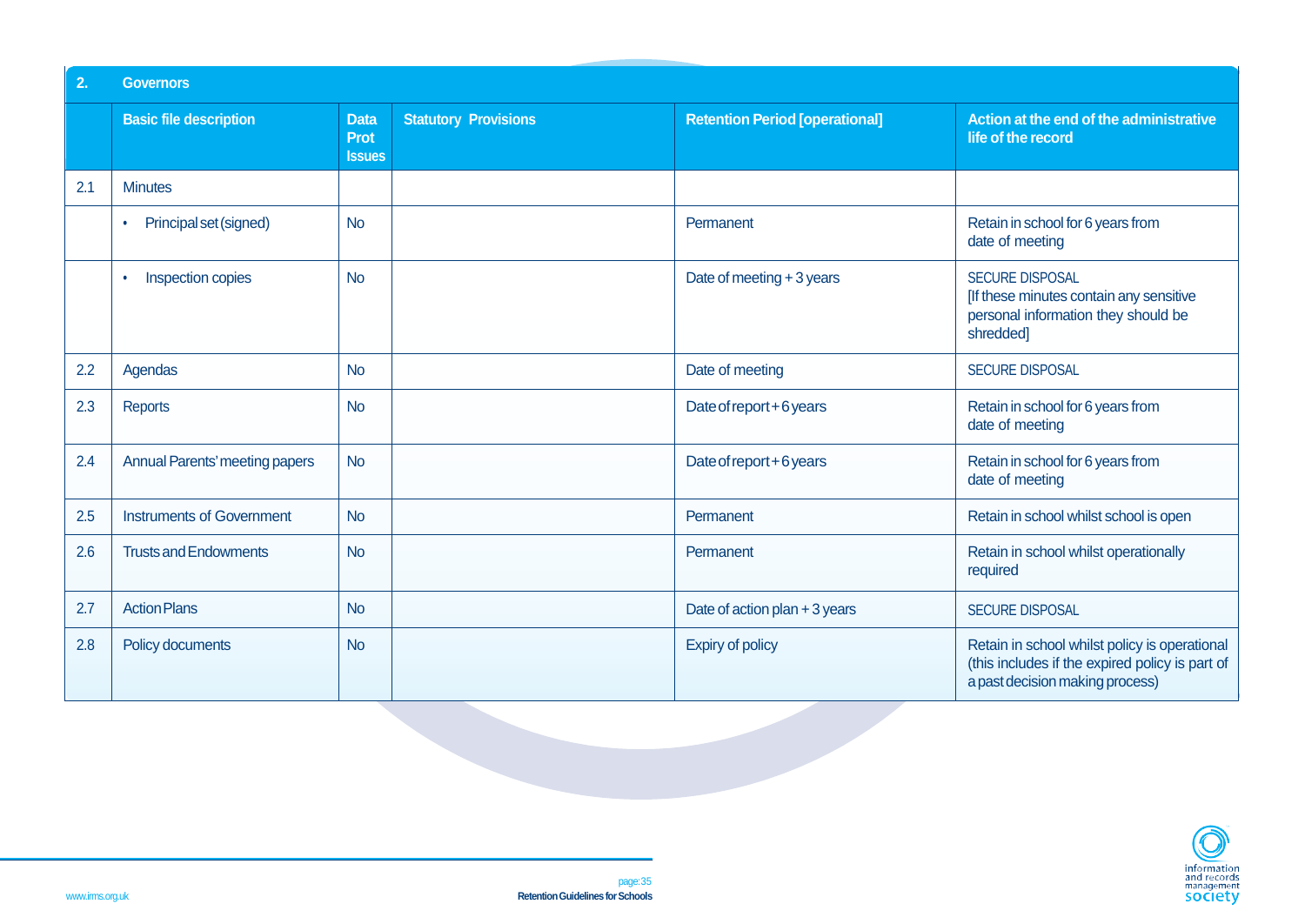<span id="page-6-0"></span>

| $\overline{2}$ . | <b>Governors</b>                                                                      |                                             |                                                                                                    |                                           |                                                                                                                                                       |  |
|------------------|---------------------------------------------------------------------------------------|---------------------------------------------|----------------------------------------------------------------------------------------------------|-------------------------------------------|-------------------------------------------------------------------------------------------------------------------------------------------------------|--|
|                  | <b>Basic file description</b>                                                         | <b>Data</b><br><b>Prot</b><br><b>Issues</b> | <b>Statutory Provisions</b>                                                                        | <b>Retention Period [operational]</b>     | Action at the end of the administrative<br>life of the record                                                                                         |  |
| 2.9              | <b>Complaints files</b>                                                               | <b>Yes</b>                                  |                                                                                                    | Date of resolution of complaint + 6 years | Retain in school for the first six years<br>Review for further retention in the case of<br>contentious disputes<br>SECURE DISPOSAL routine complaints |  |
| 2.10             | Annual Reports required by the<br><b>Department for Education</b>                     | <b>No</b>                                   | Education (Governors' Annual Reports)<br>(England) (Amendment) Regulations<br>2002.SI 2002 No 1171 | Date of report + 10 years                 |                                                                                                                                                       |  |
| 2.11             | Proposals for schools to become,<br>or be established as Specialist<br>Status schools | <b>No</b>                                   |                                                                                                    |                                           | Current year + 3 years                                                                                                                                |  |

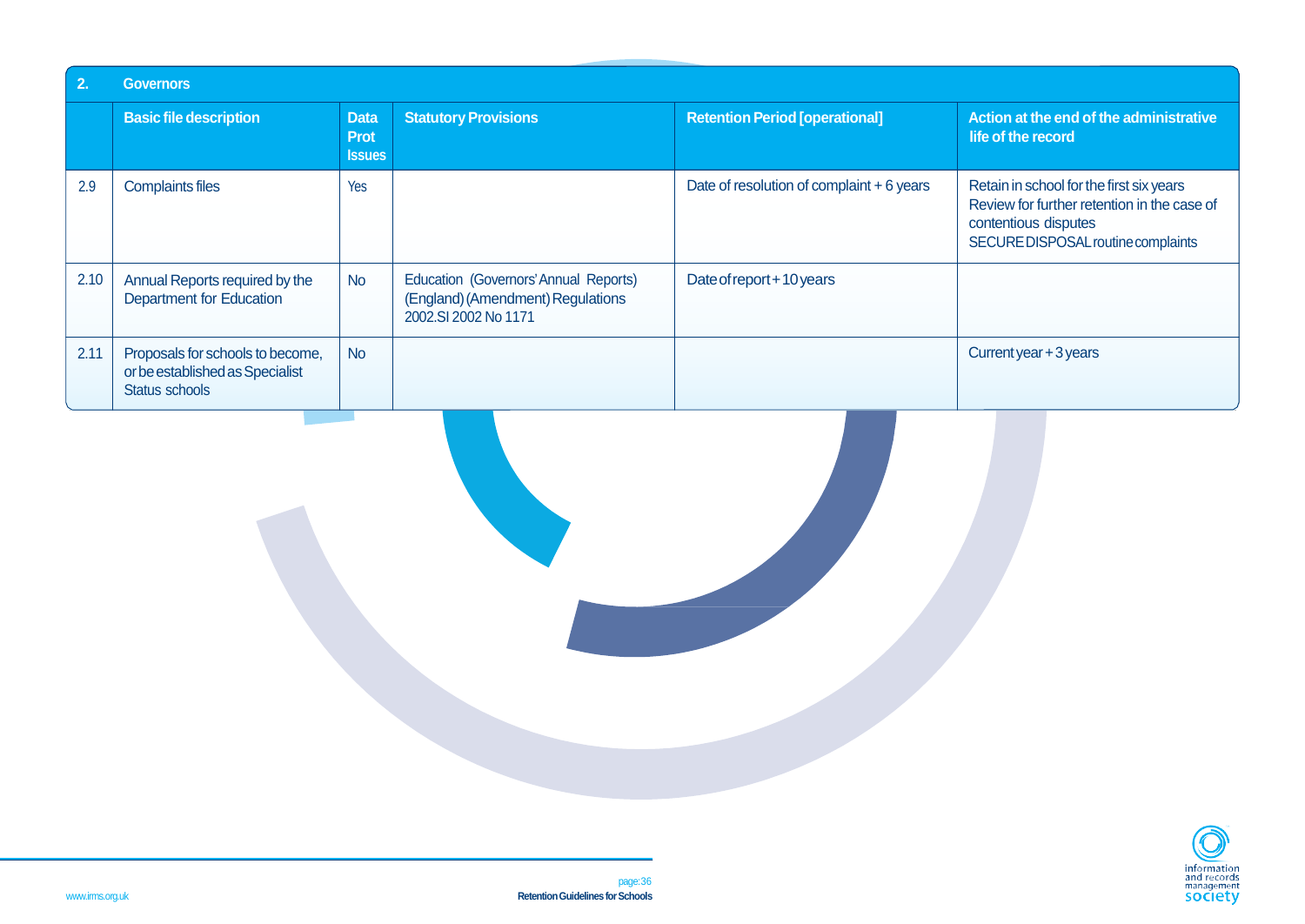<span id="page-7-0"></span>

| 3.  | <b>Management</b>                                                                                                                                        |                                             |                             |                                           |                                                                     |  |
|-----|----------------------------------------------------------------------------------------------------------------------------------------------------------|---------------------------------------------|-----------------------------|-------------------------------------------|---------------------------------------------------------------------|--|
|     | <b>Basic file description</b>                                                                                                                            | <b>Data</b><br><b>Prot</b><br><b>Issues</b> | <b>Statutory Provisions</b> | <b>Retention Period [operational]</b>     | Action at the end of the administrative<br>life of the record       |  |
| 3.1 | Log Books                                                                                                                                                | Yes                                         |                             | Date of last entry in the book $+6$ years | Retain in the school for 6 years from the<br>date of the last entry |  |
| 3.2 | Minutes of the Senior<br>Management Team and other<br>internal administrative bodies                                                                     | <b>Yes</b>                                  |                             | Date of meeting $+5$ years                | Retain in the school for 5 years from<br>meeting                    |  |
| 3.3 | Reports made by the head<br>teacher or the management<br>team                                                                                            | <b>Yes</b>                                  |                             | Date of report + 3 years                  | Retain in the school for 3 years from<br>meeting                    |  |
| 3.4 | Records created by head<br>teachers, deputy head teachers,<br>heads of year and other<br>members of staff with<br>administrative responsibilities        | Yes                                         |                             | Closure of file + 6 years                 | <b>SECURE DISPOSAL</b>                                              |  |
| 3.5 | Correspondence created by head<br>teachers, deputy head teachers,<br>heads of year and other<br>members of staff with<br>administrative responsibilities | <b>No</b>                                   |                             | Date of correspondence + 3 years          | <b>SECURE DISPOSAL</b>                                              |  |
| 3.6 | Professional development plans                                                                                                                           | Yes                                         |                             | Closure + 6 years                         | <b>SECURE DISPOSAL</b>                                              |  |
| 3.7 | School development plans                                                                                                                                 | Yes                                         |                             | Closure + 6 years                         | <b>Review</b>                                                       |  |
| 3.8 | Admissions - if the admission is<br>successful                                                                                                           | Yes                                         |                             | Admission + 1 year                        | <b>SECURE DISPOSAL</b>                                              |  |
| 3.9 | Admissions - if the appeal is<br>unsuccessful                                                                                                            | Yes                                         |                             | Resolution of case + 1 year               | <b>SECURE DISPOSAL</b>                                              |  |

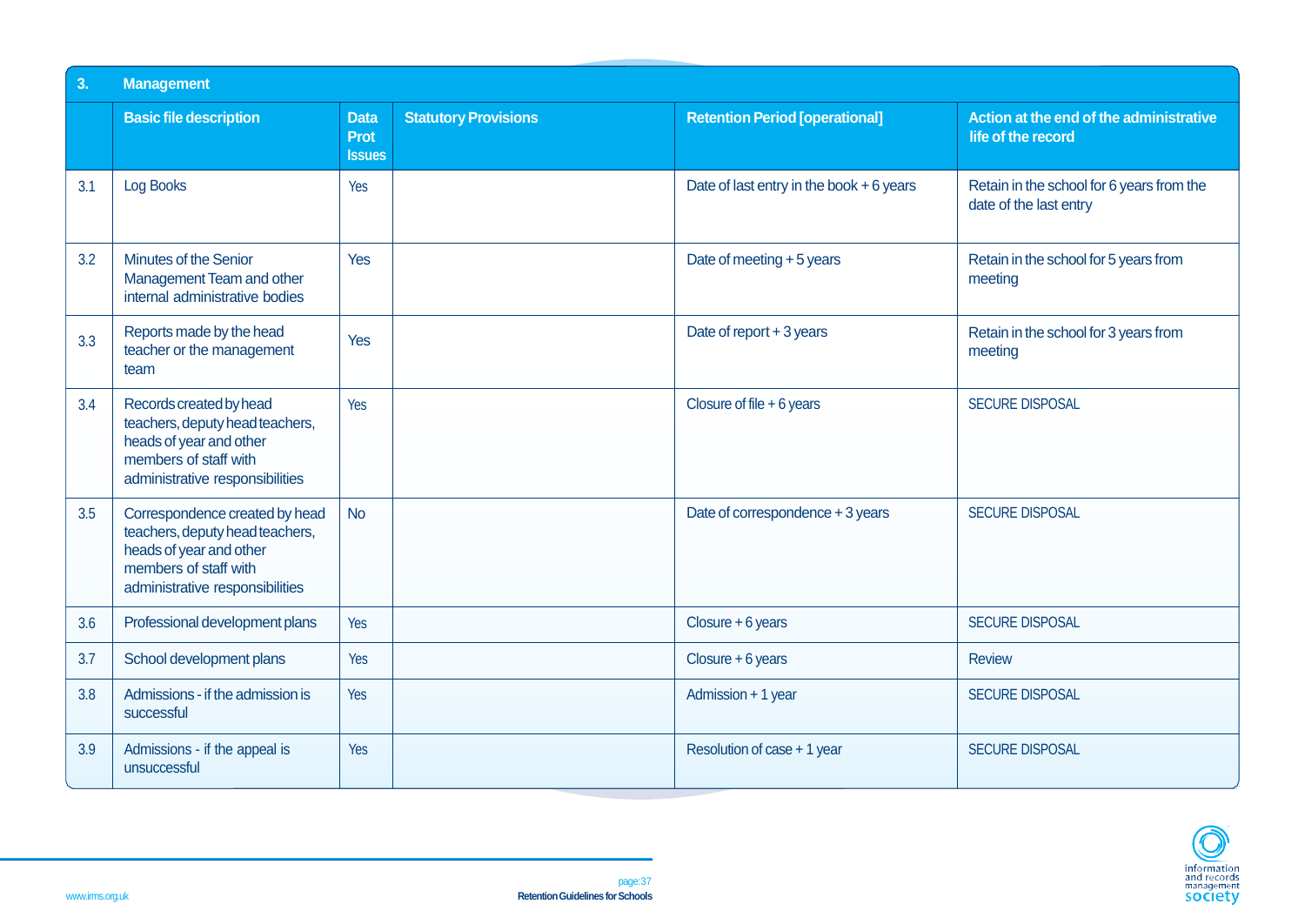| 3.   | <b>Management</b>                                                                                                  |                                             |                             |                                       |                                                               |
|------|--------------------------------------------------------------------------------------------------------------------|---------------------------------------------|-----------------------------|---------------------------------------|---------------------------------------------------------------|
|      | <b>Basic file description</b>                                                                                      | <b>Data</b><br><b>Prot</b><br><b>Issues</b> | <b>Statutory Provisions</b> | <b>Retention Period [operational]</b> | Action at the end of the administrative<br>life of the record |
| 3.10 | <b>Admissions - Secondary</b><br>Schools - Casual                                                                  | Yes                                         |                             | Current year + 1 year                 | <b>SECURE DISPOSAL</b>                                        |
| 3.11 | Proofs of address supplied by<br>parents as part of the admissions<br>process                                      | <b>Yes</b>                                  |                             | Current year + 1 year                 | <b>SECURE DISPOSAL</b>                                        |
| 3.12 | Supplementary Information form<br>including additional information<br>such as religion, medical<br>conditions etc. |                                             |                             |                                       |                                                               |

<span id="page-8-0"></span>

|     | <b>Pupils</b>                 |                                             |                             |                                                                                                                                                                                                                                                                              |                                                                                                                                        |
|-----|-------------------------------|---------------------------------------------|-----------------------------|------------------------------------------------------------------------------------------------------------------------------------------------------------------------------------------------------------------------------------------------------------------------------|----------------------------------------------------------------------------------------------------------------------------------------|
|     | <b>Basic file description</b> | <b>Data</b><br><b>Prot</b><br><b>Issues</b> | <b>Statutory Provisions</b> | <b>Retention Period [operational]</b>                                                                                                                                                                                                                                        | Action at the end of the administrative<br>life of the record                                                                          |
| 4.1 | <b>Admission Registers</b>    | Yes                                         |                             | Date of last entry in the book (or file)<br>$+6$ years<br>Reconsider Retention Period. Feedback<br>from Teaching Relative was thought to be<br>7 Year Retention. These records are no<br>longer generated in paper but<br>electronically held using SIMS BROCON<br>software. | Retain in the school for 6 years from the<br>date of the last entry then consider<br>transfer to the Archives                          |
| 4.2 | Attendance registers          | Yes                                         |                             | Date of register $+3$ years                                                                                                                                                                                                                                                  | <b>SECURE DISPOSAL</b><br>[If these records are retained electronically<br>any back up copies should be destroyed at<br>the same time] |

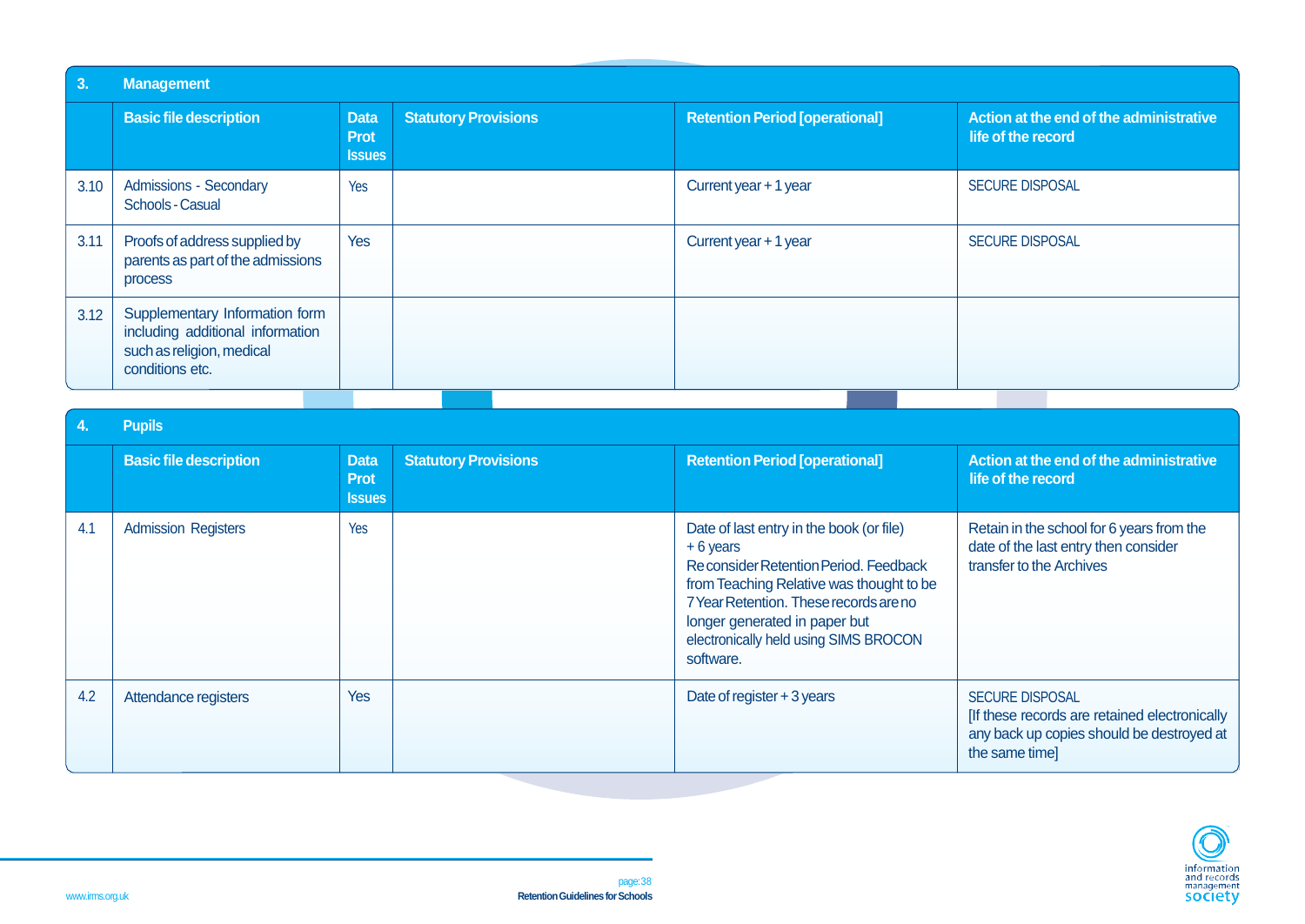| -4.              | <b>Pupils</b>                                                                               |                                             |                             |                                                                                                                                                                                                                                                                                                                                                                                                                                                   |                                                                                                                                                                                                                  |
|------------------|---------------------------------------------------------------------------------------------|---------------------------------------------|-----------------------------|---------------------------------------------------------------------------------------------------------------------------------------------------------------------------------------------------------------------------------------------------------------------------------------------------------------------------------------------------------------------------------------------------------------------------------------------------|------------------------------------------------------------------------------------------------------------------------------------------------------------------------------------------------------------------|
|                  | <b>Basic file description</b>                                                               | <b>Data</b><br><b>Prot</b><br><b>Issues</b> | <b>Statutory Provisions</b> | <b>Retention Period [operational]</b>                                                                                                                                                                                                                                                                                                                                                                                                             | Action at the end of the administrative<br>life of the record                                                                                                                                                    |
| 4.3              | <b>Pupil Files Retained in Schools</b>                                                      | Yes                                         |                             |                                                                                                                                                                                                                                                                                                                                                                                                                                                   |                                                                                                                                                                                                                  |
| 4.3a             | Primary<br>$\bullet$                                                                        |                                             |                             | Retain for the time which the pupil<br>remains at the primary school                                                                                                                                                                                                                                                                                                                                                                              | Transfer to the secondary school (or other<br>primary school) when the child leaves the<br>school. In the case of exclusion it may be<br>appropriate to transfer the record to the<br><b>Pupil Referral Unit</b> |
| 4.3 <sub>b</sub> | Secondary                                                                                   |                                             | <b>Limitation Act 1980</b>  | DOB of the pupil $+25$ years $3$                                                                                                                                                                                                                                                                                                                                                                                                                  | <b>SECURE DISPOSAL</b>                                                                                                                                                                                           |
| 4.4              | <b>Pupil files</b>                                                                          | Yes                                         |                             |                                                                                                                                                                                                                                                                                                                                                                                                                                                   |                                                                                                                                                                                                                  |
| 4.4a             | Primary<br>$\bullet$                                                                        |                                             |                             | Retain for the time which the pupil<br>remains at the primary school                                                                                                                                                                                                                                                                                                                                                                              | Transfer to the secondary school (or other<br>primary school) when the child leaves the<br>school. In the case of exclusion it may be<br>appropriate to transfer the record to the<br><b>Pupil Referral Unit</b> |
| 4.4 <sub>b</sub> | Secondary<br>$\bullet$                                                                      |                                             | <b>Limitation Act 1980</b>  | DOB of the pupil + 25 years $4$                                                                                                                                                                                                                                                                                                                                                                                                                   | <b>SECURE DISPOSAL</b>                                                                                                                                                                                           |
| 4.5              | <b>Special Educational Needs files,</b><br>reviews and Individual Education<br><b>Plans</b> | Yes                                         |                             | DOB of the pupil + 25 years the review<br>NOTE: This retention period is the<br>minimum period that any pupil file<br>should be kept. Some authorities choose<br>to keep SEN files for a longer period of<br>time to defend themselves in a "failure to<br>provide a sufficient education" case. There<br>is an element of business risk analysis<br>involved in any decision to keep the<br>records longer than the minimum<br>retention period. | <b>SECURE DISPOSAL</b>                                                                                                                                                                                           |

<span id="page-9-0"></span><sup>3</sup> If these records are retained on the pupil file or in their National Record of Achievement they need only be kept for as long as operationally necessary. **<sup>4</sup>** As above

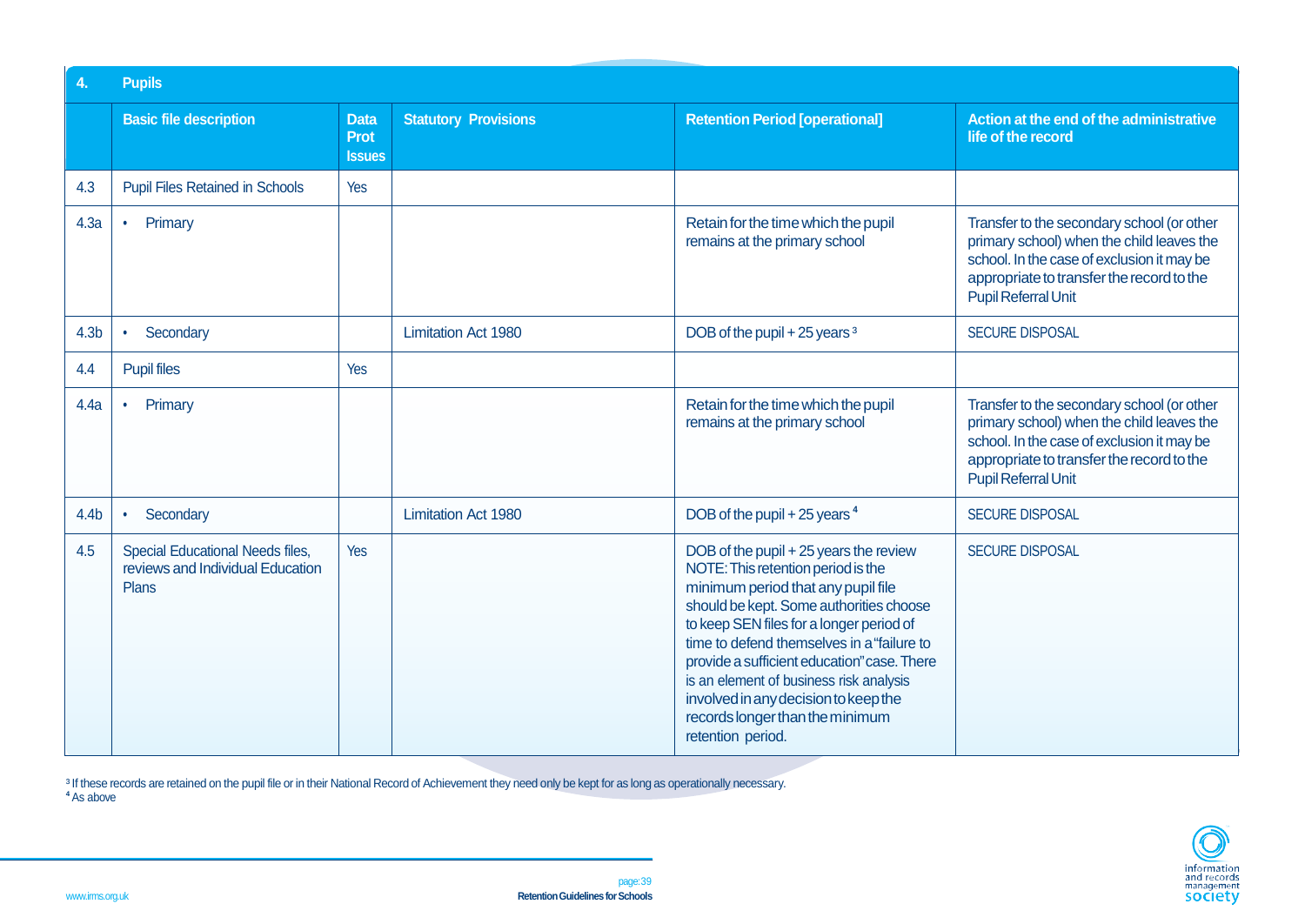| -4.              | <b>Pupils</b>                                                                             |                                             |                                                                 |                                       |                                                                                                             |  |
|------------------|-------------------------------------------------------------------------------------------|---------------------------------------------|-----------------------------------------------------------------|---------------------------------------|-------------------------------------------------------------------------------------------------------------|--|
|                  | <b>Basic file description</b>                                                             | <b>Data</b><br><b>Prot</b><br><b>Issues</b> | <b>Statutory Provisions</b>                                     | <b>Retention Period [operational]</b> | Action at the end of the administrative<br>life of the record                                               |  |
| 4.6              | Correspondence Relating to<br>Authorised Absence and Issues                               | <b>No</b>                                   |                                                                 | Date of absence + 2 years             | <b>SECURE DISPOSAL</b>                                                                                      |  |
| 4.7              | <b>Examination results</b>                                                                | <b>Yes</b>                                  |                                                                 |                                       |                                                                                                             |  |
| 4.7a             | Public<br>$\bullet$                                                                       | <b>No</b>                                   |                                                                 | Year of examinations + 6 years        | <b>SECURE DISPOSAL</b>                                                                                      |  |
| 4.7 <sub>b</sub> | Internal examination results                                                              | Yes                                         |                                                                 | Current year $+5$ years <sup>5</sup>  | <b>SECURE DISPOSAL</b>                                                                                      |  |
| 4.8              | Any other records created in the<br>course of contact with pupils                         | Yes/No                                      |                                                                 | Current year + 3 years                | Review at the end of 3 years and either<br>allocate a further retention period or<br><b>SECURE DISPOSAL</b> |  |
| 4.9              | Statement maintained under The<br>Education Act 1996 - Section 324                        | Yes                                         | Special Educational Needs and Disability<br>Act 2001 Section 1  | $DOB + 30$ years                      | SECURE DISPOSAL unless legal action is<br>pending                                                           |  |
| 4.10             | Proposed statement or amended<br>statement                                                | Yes                                         | Special Educational Needs and Disability<br>Act 2001 Section 1  | $DOB + 30$ years                      | SECURE DISPOSAL unless legal action is<br>pending                                                           |  |
| 4.11             | Advice and information to<br>parents regarding educational<br>needs                       | Yes                                         | Special Educational Needs and Disability<br>Act 2001 Section 2  | Closure + 12 years                    | SECURE DISPOSAL unless legal action is<br>pending                                                           |  |
| 4.12             | <b>Accessibility Strategy</b>                                                             | <b>Yes</b>                                  | Special Educational Needs and Disability<br>Act 2001 Section 14 | Closure + 12 years                    | SECURE DISPOSAL unless legal action is<br>pending                                                           |  |
| 4.13             | Parental permission slips for<br>school trips - where there has<br>been no major incident | Yes                                         |                                                                 | Conclusion of the trip                | <b>SECURE DISPOSAL</b>                                                                                      |  |

<span id="page-10-0"></span><sup>5</sup> If these records are retained on the pupil file or in their National Record of Achievement they need only be kept for as long as operationally necessary.

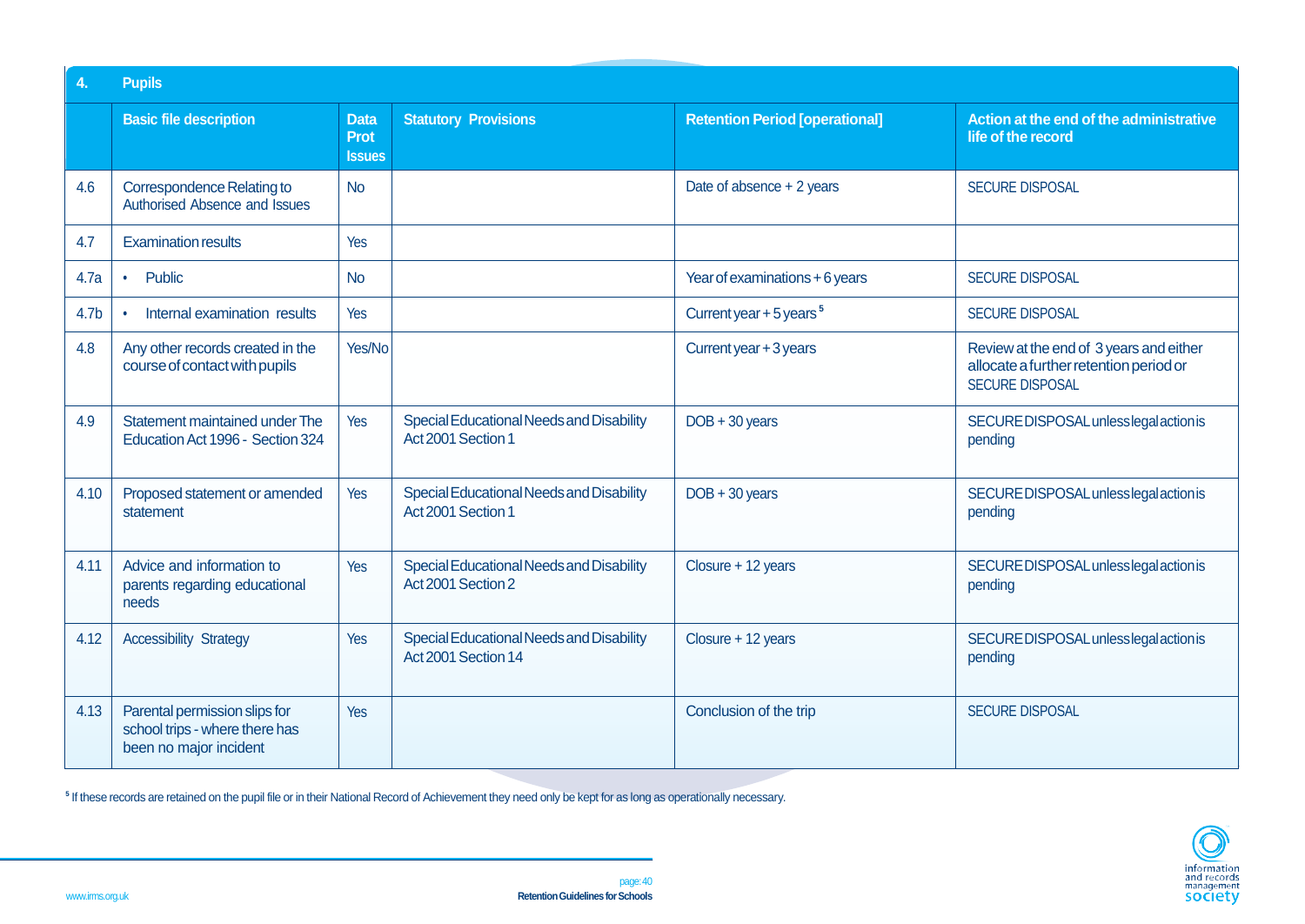| -4.  | <b>Pupils</b>                                                                                                                       |                                             |                                                                                                 |                                                                                                                                                                                                                                                                  |                                                                                                                                        |  |
|------|-------------------------------------------------------------------------------------------------------------------------------------|---------------------------------------------|-------------------------------------------------------------------------------------------------|------------------------------------------------------------------------------------------------------------------------------------------------------------------------------------------------------------------------------------------------------------------|----------------------------------------------------------------------------------------------------------------------------------------|--|
|      | <b>Basic file description</b>                                                                                                       | <b>Data</b><br><b>Prot</b><br><b>Issues</b> | <b>Statutory Provisions</b>                                                                     | <b>Retention Period [operational]</b>                                                                                                                                                                                                                            | Action at the end of the administrative<br>life of the record                                                                          |  |
| 4.14 | Parental permission slips for<br>school trips - where there has<br>been a major incident                                            | Yes                                         | <b>Limitation Act 1980</b>                                                                      | DOB of the pupil involved in the incident<br>$+25$ years<br>The permission slips for all pupils on the<br>trip need to be retained to show that the<br>rules had been followed for all pupils                                                                    | <b>SECURE DISPOSAL</b>                                                                                                                 |  |
| 4.15 | Records created by schools to<br>obtain approval to run an<br>Educational Visit outside the<br><b>Classroom - Primary Schools</b>   | <b>No</b>                                   | 3 part supplement to the Health & Safety<br>of Pupils on Educational Visits (HASPEV)<br>(1998). | Date of visit $+14$ years $6$                                                                                                                                                                                                                                    | N                                                                                                                                      |  |
| 4.16 | Records created by schools to<br>obtain approval to run an<br>Educational Visit outside the<br><b>Classroom - Secondary Schools</b> | <b>No</b>                                   | 3 part supplement to the Health & Safety<br>of Pupils on Educational Visits (HASPEV)<br>(1998). | Date of visit + 10 years                                                                                                                                                                                                                                         | $\mathsf{N}$                                                                                                                           |  |
| 4.17 | <b>Walking Bus registers</b>                                                                                                        | Yes                                         |                                                                                                 | Date of register $+3$ years<br>This takes into account the fact that if<br>there is an incident requiring an accident<br>report the register will be submitted with<br>the accident report and kept for the<br>period of time required for accident<br>reporting | <b>SECURE DISPOSAL</b><br>[If these records are retained electronically<br>any back up copies should be destroyed at<br>the same time] |  |

<span id="page-11-0"></span>**<sup>6</sup>**This retention period has been set in agreement with the Safeguarding Children's Officer.



page:41 [www.irms.org.uk](http://www.irms.org.uk/) **Retention Guidelines for Schools Retention Guidelines for Schools**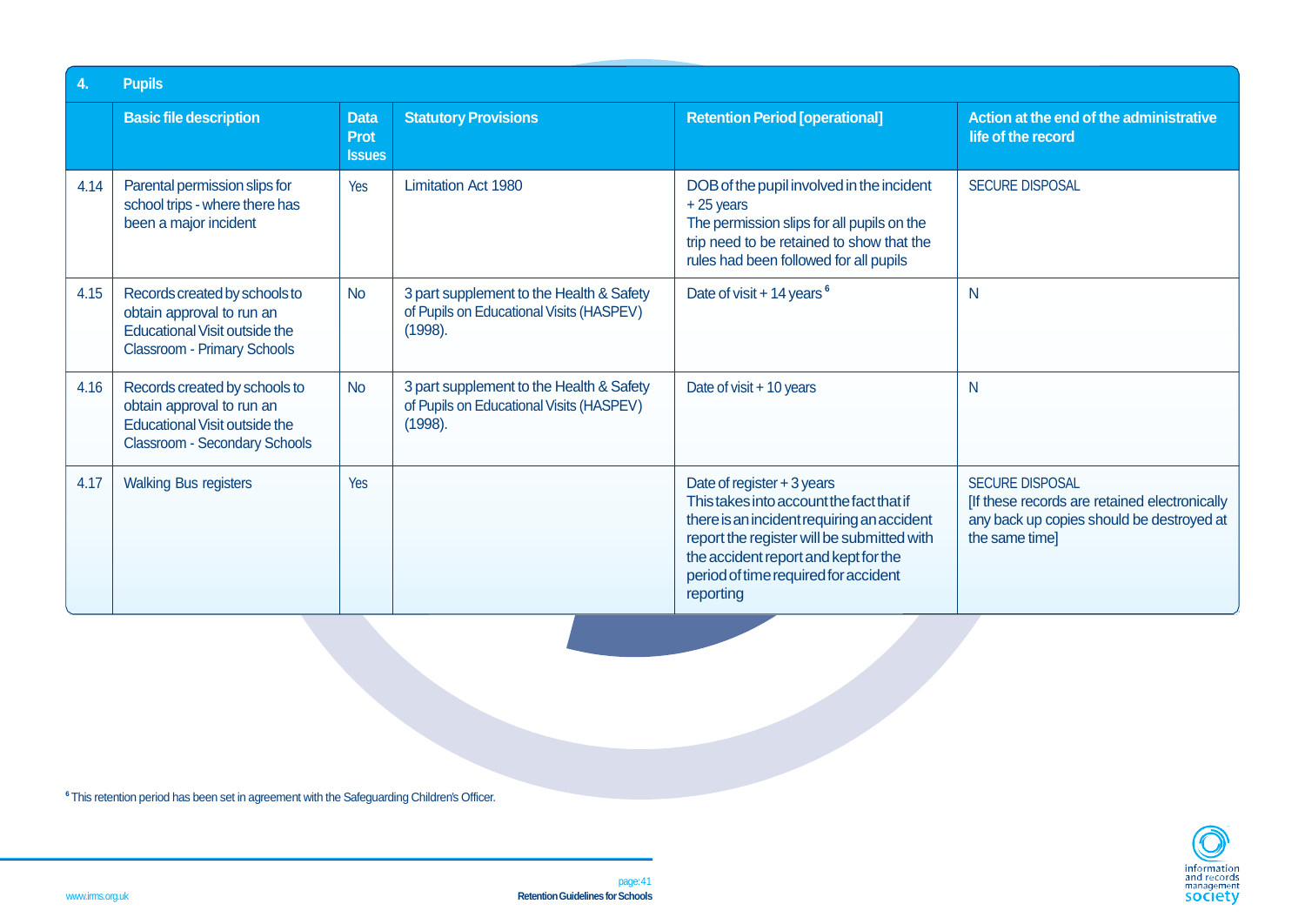<span id="page-12-0"></span>

| 5.  | <b>Curriculum</b>             |                                             |                             |                                       |                                                                                                                                              |  |
|-----|-------------------------------|---------------------------------------------|-----------------------------|---------------------------------------|----------------------------------------------------------------------------------------------------------------------------------------------|--|
|     | <b>Basic file description</b> | <b>Data</b><br><b>Prot</b><br><b>Issues</b> | <b>Statutory Provisions</b> | <b>Retention Period [operational]</b> | Action at the end of the administrative<br>life of the record                                                                                |  |
| 5.1 | School Development Plan       | <b>No</b>                                   |                             | Current year + 6 years                | <b>SECURE DISPOSAL</b>                                                                                                                       |  |
| 5.2 | <b>Curriculum returns</b>     | <b>No</b>                                   |                             | Current year + 3 years                | <b>SECURE DISPOSAL</b>                                                                                                                       |  |
| 5.3 | Schemes of work               | <b>No</b>                                   |                             | Current year + 1 year                 | It may be appropriate to review these<br>records at the end of each year and<br>allocate a new retention period or<br><b>SECURE DISPOSAL</b> |  |
| 5.4 | Timetable                     | <b>No</b>                                   |                             | Current year + 1 year                 | It may be appropriate to review these<br>records at the end of each year and<br>allocate a new retention period or<br><b>SECURE DISPOSAL</b> |  |
| 5.5 | Class record books            | <b>No</b>                                   |                             | Current year + 1 year                 | It may be appropriate to review these<br>records at the end of each year and<br>allocate a new retention period or<br><b>SECURE DISPOSAL</b> |  |
| 5.6 | <b>Mark Books</b>             | <b>No</b>                                   |                             | Current year + 1 year                 | It may be appropriate to review these<br>records at the end of each year and<br>allocate a new retention period or<br><b>SECURE DISPOSAL</b> |  |
| 5.7 | Record of homework set        | <b>No</b>                                   |                             | Current year + 1 year                 | It may be appropriate to review these<br>records at the end of each year and<br>allocate a new retention period or<br><b>SECURE DISPOSAL</b> |  |
| 5.8 | Pupils' work                  | <b>No</b>                                   |                             | Current year + 1 year                 | It may be appropriate to review these<br>records at the end of each year and<br>allocate a new retention period or<br><b>SECURE DISPOSAL</b> |  |

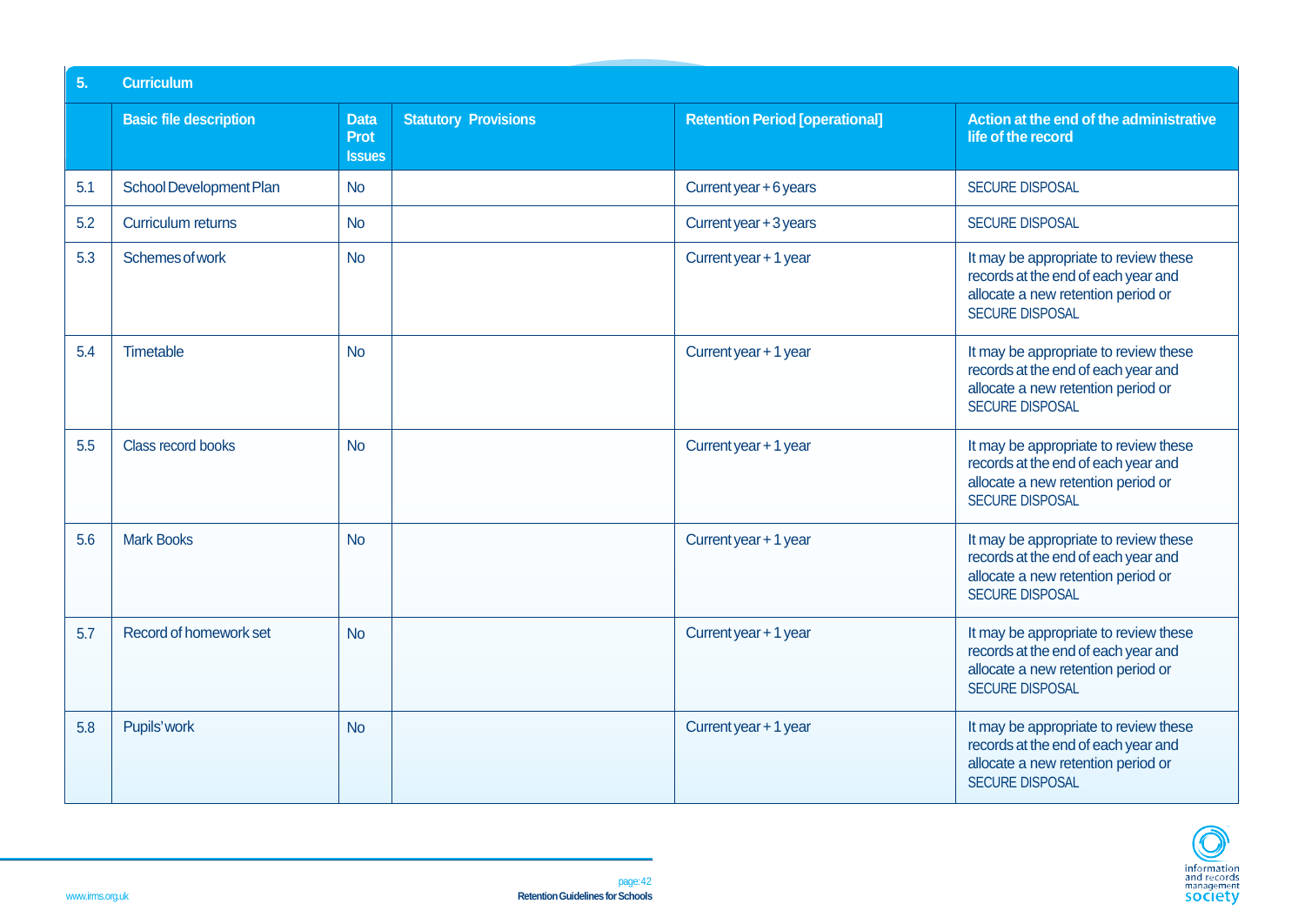| 5.   | <b>Curriculum</b>                                       |                                             |                             |                                       |                                                               |  |
|------|---------------------------------------------------------|---------------------------------------------|-----------------------------|---------------------------------------|---------------------------------------------------------------|--|
|      | <b>Basic file description</b>                           | <b>Data</b><br><b>Prot</b><br><b>Issues</b> | <b>Statutory Provisions</b> | <b>Retention Period [operational]</b> | Action at the end of the administrative<br>life of the record |  |
| 5.9  | <b>Examination results</b>                              | Yes                                         |                             | Current year + 6 years                | <b>SECURE DISPOSAL</b>                                        |  |
| 5.10 | <b>SATS records - Examination</b><br>Papers and Results | Yes                                         |                             | Current year + 6 years                | <b>SECURE DISPOSAL</b>                                        |  |
| 5.11 | <b>PAN</b> reports                                      | Yes                                         |                             | Current year + 6 years                | <b>SECURE DISPOSAL</b>                                        |  |
| 5.12 | Value Added & Contextual Data                           | Yes                                         |                             | Current year + 6 years                | <b>SECURE DISPOSAL</b>                                        |  |
| 5.13 | Self Evaluation forms                                   | Yes                                         |                             | Current year + 6 years                | <b>SECURE DISPOSAL</b>                                        |  |
|      |                                                         |                                             |                             |                                       |                                                               |  |
| 6.   | <b>Personnel Records held in Schools</b>                |                                             |                             |                                       |                                                               |  |
|      | <b>Basic file description</b>                           | <b>Data</b><br><b>Prot</b><br><b>Issues</b> | <b>Statutory Provisions</b> | <b>Retention Period [operational]</b> | Action at the end of the administrative<br>life of the record |  |

<span id="page-13-0"></span>

|     |                                                                 | <b>Prot</b><br><b>Issues</b> |                                                                                                                                                                                                                     |                               | life of the record                                            |
|-----|-----------------------------------------------------------------|------------------------------|---------------------------------------------------------------------------------------------------------------------------------------------------------------------------------------------------------------------|-------------------------------|---------------------------------------------------------------|
| 6.1 | Timesheets, sick pay                                            | <b>Yes</b>                   | <b>Financial Regulations</b>                                                                                                                                                                                        | Current year + 6 years        | <b>SECURE DISPOSAL</b>                                        |
| 6.2 | <b>Staff Personal files</b>                                     | Yes                          |                                                                                                                                                                                                                     | Termination + 7 years         | <b>SECURE DISPOSAL</b>                                        |
| 6.3 | Interview notes and recruitment<br>records                      | Yes                          |                                                                                                                                                                                                                     | Date of interview $+6$ months | <b>SECURE DISPOSAL</b>                                        |
| 6.4 | Pre-employment vetting<br>information (including CRB<br>checks) | <b>No</b>                    | <b>CRB</b> guidelines                                                                                                                                                                                               | Date of check $+6$ months     | <b>SECURE DISPOSAL</b><br>[by the designated member of staff] |
| 6.5 | Disciplinary proceedings:                                       | Yes                          | Where the warning relates to child<br>protection issues see 1.2. If the disciplinary<br>proceedings relate to a child protection<br>matter please contact your safeguarding<br>children officer for further advice. |                               |                                                               |

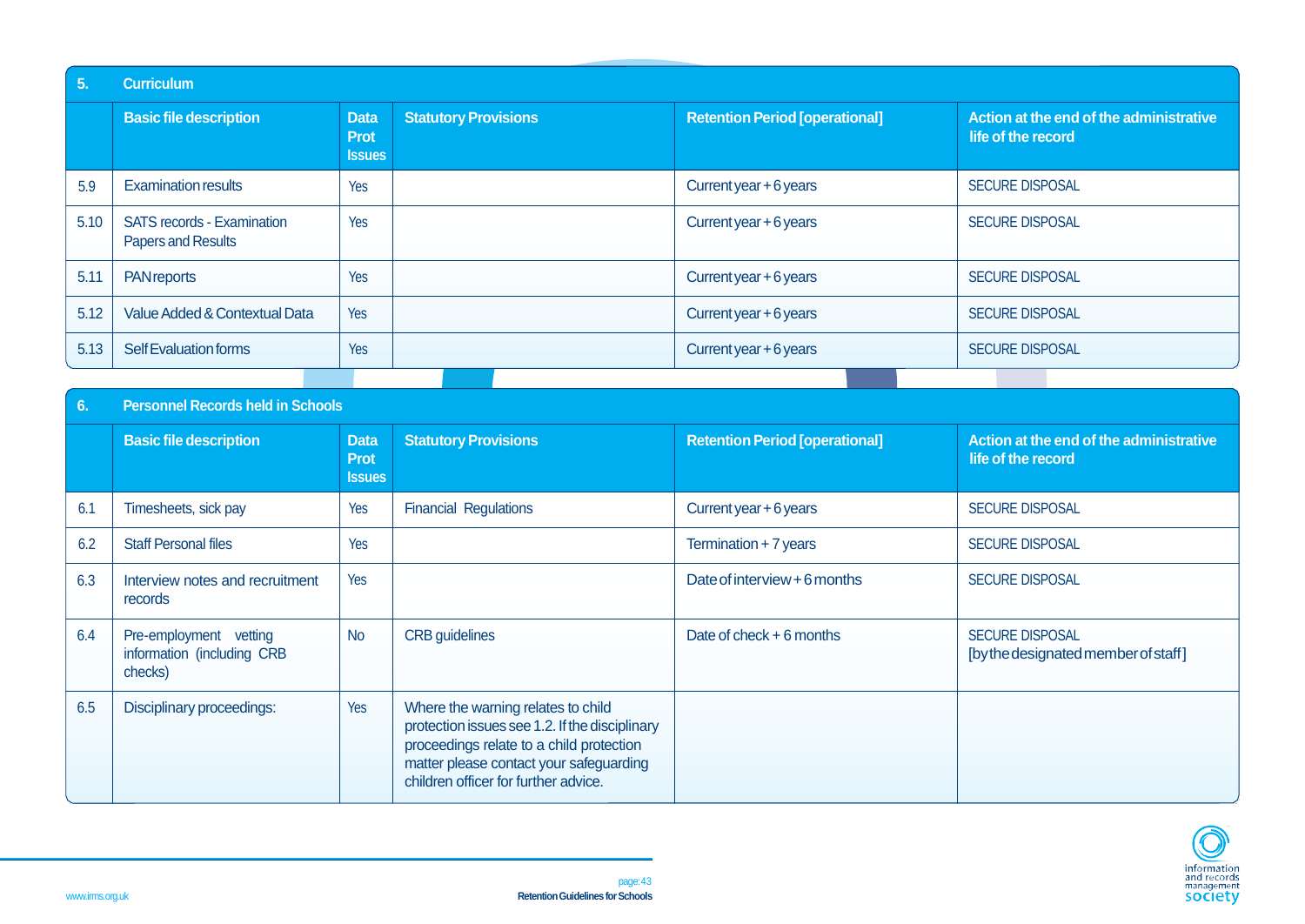| 6.               | <b>Personnel Records held in Schools</b>                                                                 |                                             |                                                                                                            |                                                                                                                       |                                                               |  |
|------------------|----------------------------------------------------------------------------------------------------------|---------------------------------------------|------------------------------------------------------------------------------------------------------------|-----------------------------------------------------------------------------------------------------------------------|---------------------------------------------------------------|--|
|                  | <b>Basic file description</b>                                                                            | <b>Data</b><br><b>Prot</b><br><b>Issues</b> | <b>Statutory Provisions</b>                                                                                | <b>Retention Period [operational]</b>                                                                                 | Action at the end of the administrative<br>life of the record |  |
| 6.5a             | oral warning<br>$\bullet$                                                                                |                                             |                                                                                                            | Date of warning + 6 months                                                                                            | SECURE DISPOSAL <sup>7</sup>                                  |  |
| 6.5 <sub>b</sub> | written warning - level one<br>$\bullet$                                                                 |                                             |                                                                                                            | Date of warning $+ 6$ months                                                                                          | <b>SECURE DISPOSAL</b>                                        |  |
| 6.5c             | written warning - level two<br>$\bullet$                                                                 |                                             |                                                                                                            | Date of warning + 12 months                                                                                           | <b>SECURE DISPOSAL</b>                                        |  |
| 6.5d             | final warning                                                                                            |                                             |                                                                                                            | Date of warning + 18 months                                                                                           | <b>SECURE DISPOSAL</b>                                        |  |
| 6.5e             | case not found<br>$\bullet$                                                                              |                                             |                                                                                                            | If child protection related please see 1.2<br>otherwise SECURE DISPOSAL immediately<br>at the conclusion of the case  | <b>SECURE DISPOSAL</b>                                        |  |
| 6.6              | Records relating to<br>accident/injury at work                                                           | Yes                                         |                                                                                                            | Date of incident + 12 years<br>In the case of serious accidents a further<br>retention period will need to be applied | <b>SECURE DISPOSAL</b>                                        |  |
| 6.7              | Annual appraisal/assessment<br>records                                                                   | <b>No</b>                                   |                                                                                                            | Current year + 5 years                                                                                                | <b>SECURE DISPOSAL</b>                                        |  |
| 6.8              | Salary cards                                                                                             | Yes                                         |                                                                                                            | Last date of employment + 85 years                                                                                    | <b>SECURE DISPOSAL</b>                                        |  |
| 6.9              | Maternity pay records                                                                                    | Yes                                         | <b>Statutory Maternity Pay (General)</b><br>Regulations 1986 (SI 1986/1960), revised<br>1999 (SI 1999/567) | Current year +3yrs                                                                                                    | <b>SECURE DISPOSAL</b>                                        |  |
| 6.10             | <b>Records held under Retirement</b><br><b>Benefits Schemes (Information</b><br>Powers) Regulations 1995 | <b>Yes</b>                                  |                                                                                                            | Current year + 6 years                                                                                                | <b>SECURE DISPOSAL</b>                                        |  |

<span id="page-14-0"></span><sup>7</sup> If this is placed on a personal file it must be weeded from the file.

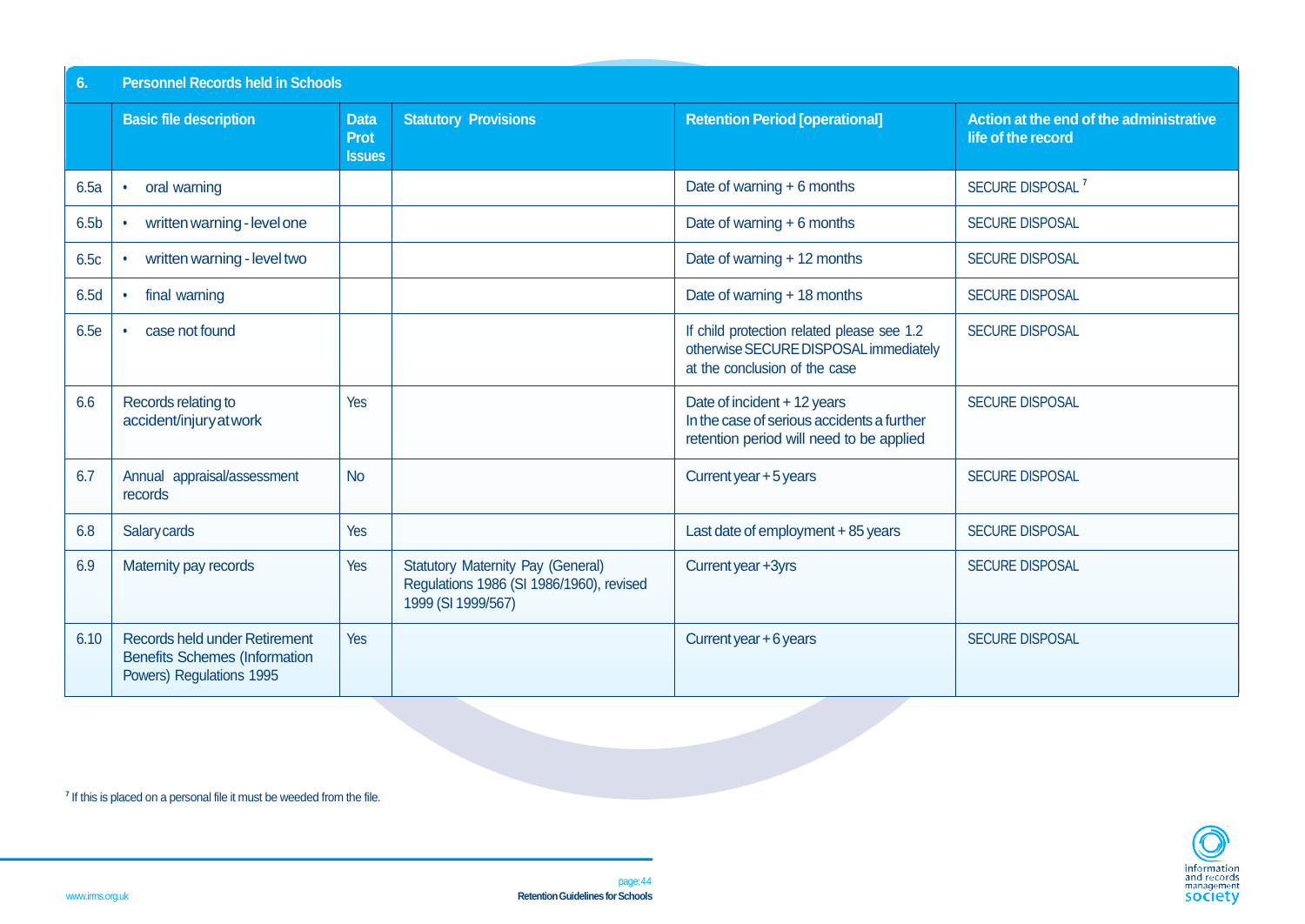| 6.               | <b>Personnel Records held in Schools</b>                                                                    |                                             |                                                                                                                                                         |                                                                                                                                                                                                                                         |                                                               |  |
|------------------|-------------------------------------------------------------------------------------------------------------|---------------------------------------------|---------------------------------------------------------------------------------------------------------------------------------------------------------|-----------------------------------------------------------------------------------------------------------------------------------------------------------------------------------------------------------------------------------------|---------------------------------------------------------------|--|
|                  | <b>Basic file description</b>                                                                               | <b>Data</b><br><b>Prot</b><br><b>Issues</b> | <b>Statutory Provisions</b>                                                                                                                             | <b>Retention Period [operational]</b>                                                                                                                                                                                                   | Action at the end of the administrative<br>life of the record |  |
| 6.11             | Proofs of identity collected as<br>part of the process of checking<br>"portable" enhanced CRB<br>disclosure | Yes                                         |                                                                                                                                                         | Where possible these should be checked<br>and a note kept of what was seen and<br>what has been checked. If it is felt<br>necessary to keep copy documentation<br>then this should be placed on the<br>member of staff's personal file. |                                                               |  |
|                  |                                                                                                             |                                             | Comment: CRB Guidelines all falls under the heading of Data Recruitment Polices. Consideration needs to be applied to adding a separate category maybe. |                                                                                                                                                                                                                                         |                                                               |  |
| 7.               | <b>Health and Safety</b>                                                                                    |                                             |                                                                                                                                                         |                                                                                                                                                                                                                                         |                                                               |  |
|                  | <b>Basic file description</b>                                                                               | <b>Data</b><br><b>Prot</b><br><b>Issues</b> | <b>Statutory Provisions</b>                                                                                                                             | <b>Retention Period [operational]</b>                                                                                                                                                                                                   | Action at the end of the administrative<br>life of the record |  |
| 7.1              | <b>Accessibility Plans</b>                                                                                  |                                             | <b>Disability Discrimination Act</b>                                                                                                                    | Current year + 6 years                                                                                                                                                                                                                  | <b>SECURE DISPOSAL</b>                                        |  |
| 7.2              | <b>Accident Reporting</b>                                                                                   |                                             | Social Security (Claims and Payments)<br>Regulations 1979 Regulation 25. Social<br>Security Administration Act 1992 Section<br>8. Limitation Act 1980   |                                                                                                                                                                                                                                         |                                                               |  |
| 7.2a             | <b>Adults</b><br>$\bullet$                                                                                  | Yes                                         |                                                                                                                                                         | Date of incident + 7 years                                                                                                                                                                                                              | <b>SECURE DISPOSAL</b>                                        |  |
| 7.2 <sub>b</sub> | Children<br>$\bullet$                                                                                       | Yes                                         |                                                                                                                                                         | DOB of child $+25$ years $8$                                                                                                                                                                                                            | <b>SECURE DISPOSAL</b>                                        |  |
| 7.3              | <b>COSHH</b>                                                                                                |                                             |                                                                                                                                                         | Current year + 10 years [where<br>appropriate an additional retention<br>period may be allocated]                                                                                                                                       |                                                               |  |
| 7.4              | Incident reports                                                                                            | Yes                                         |                                                                                                                                                         | Current year + 20 years                                                                                                                                                                                                                 | <b>SECURE DISPOSAL</b>                                        |  |

<span id="page-15-0"></span><sup>8</sup> A child may make a claim for negligence for 7 years from their 18th birthday. To ensure that all records are kept until the pupil reaches the age of 25 this retention period has been applied.

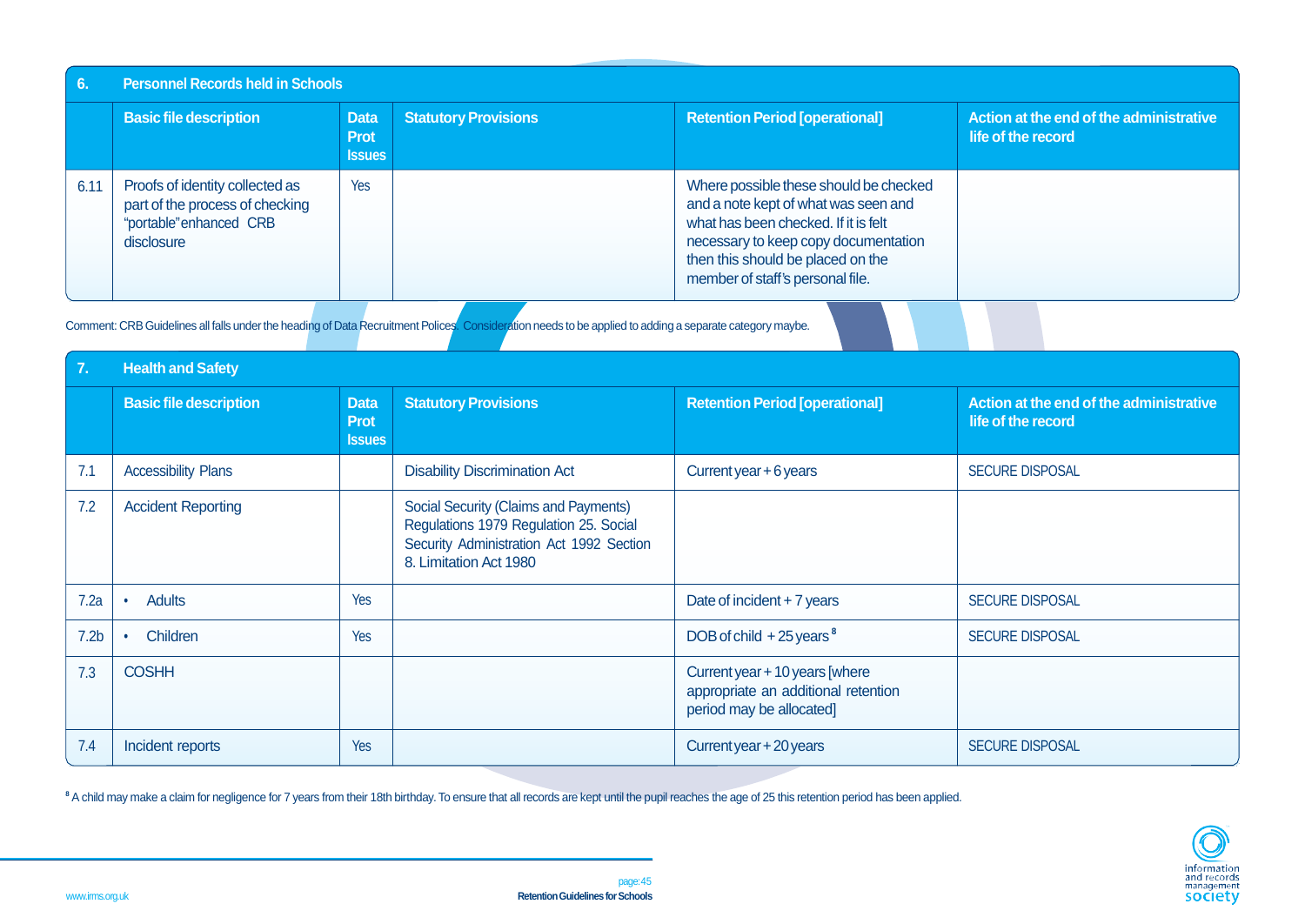| $\overline{7}$ . | <b>Health and Safety</b>                                                                                               |                                             |                             |                                       |                                                               |  |
|------------------|------------------------------------------------------------------------------------------------------------------------|---------------------------------------------|-----------------------------|---------------------------------------|---------------------------------------------------------------|--|
|                  | <b>Basic file description</b>                                                                                          | <b>Data</b><br><b>Prot</b><br><b>Issues</b> | <b>Statutory Provisions</b> | <b>Retention Period [operational]</b> | Action at the end of the administrative<br>life of the record |  |
| 7.5              | <b>Policy Statements</b>                                                                                               |                                             |                             | Date of expiry + 1 year               | <b>SECURE DISPOSAL</b>                                        |  |
| 7.6              | <b>Risk Assessments</b>                                                                                                | Yes                                         |                             | Current year + 3 years                | <b>SECURE DISPOSAL</b>                                        |  |
| 7.7              | Process of monitoring of areas<br>where employees and persons<br>are likely to have become in<br>contact with asbestos |                                             |                             | Last $action + 40 years$              | <b>SECURE DISPOSAL</b>                                        |  |
| 7.8              | Process of monitoring of areas<br>where employees and persons<br>are likely to have come in contact<br>with radiation  |                                             |                             | Last action $+50$ years               | <b>SECURE DISPOSAL</b>                                        |  |
| 7.9              | Fire Precautions log books                                                                                             |                                             |                             | Current year + 6 years                | <b>SECURE DISPOSAL</b>                                        |  |
|                  |                                                                                                                        |                                             |                             |                                       |                                                               |  |

<span id="page-16-0"></span>

| 8.  | <b>Administrative</b>                   |                                             |                             |                                       |                                                                 |  |
|-----|-----------------------------------------|---------------------------------------------|-----------------------------|---------------------------------------|-----------------------------------------------------------------|--|
|     | <b>Basic file description</b>           | <b>Data</b><br><b>Prot</b><br><b>Issues</b> | <b>Statutory Provisions</b> | <b>Retention Period [operational]</b> | Action at the end of the administrative<br>life of the record   |  |
| 8.1 | <b>Employer's Liability certificate</b> |                                             |                             | Closure of the school $+$ 40 years    | <b>SECURE DISPOSAL</b>                                          |  |
| 8.2 | Inventories of equipment & furniture    |                                             |                             | Current year + 6 years                | <b>SECURE DISPOSAL</b>                                          |  |
| 8.3 | <b>General file series</b>              |                                             |                             | Current year + 5 years                | Review to see whether a further retention<br>period is required |  |
| 8.4 | School brochure or prospectus           |                                             |                             | Current year + 3 years                |                                                                 |  |
| 8.5 | Circulars (staff/parents/pupils)        |                                             |                             | Current year + 1 year                 | <b>SECURE DISPOSAL</b>                                          |  |

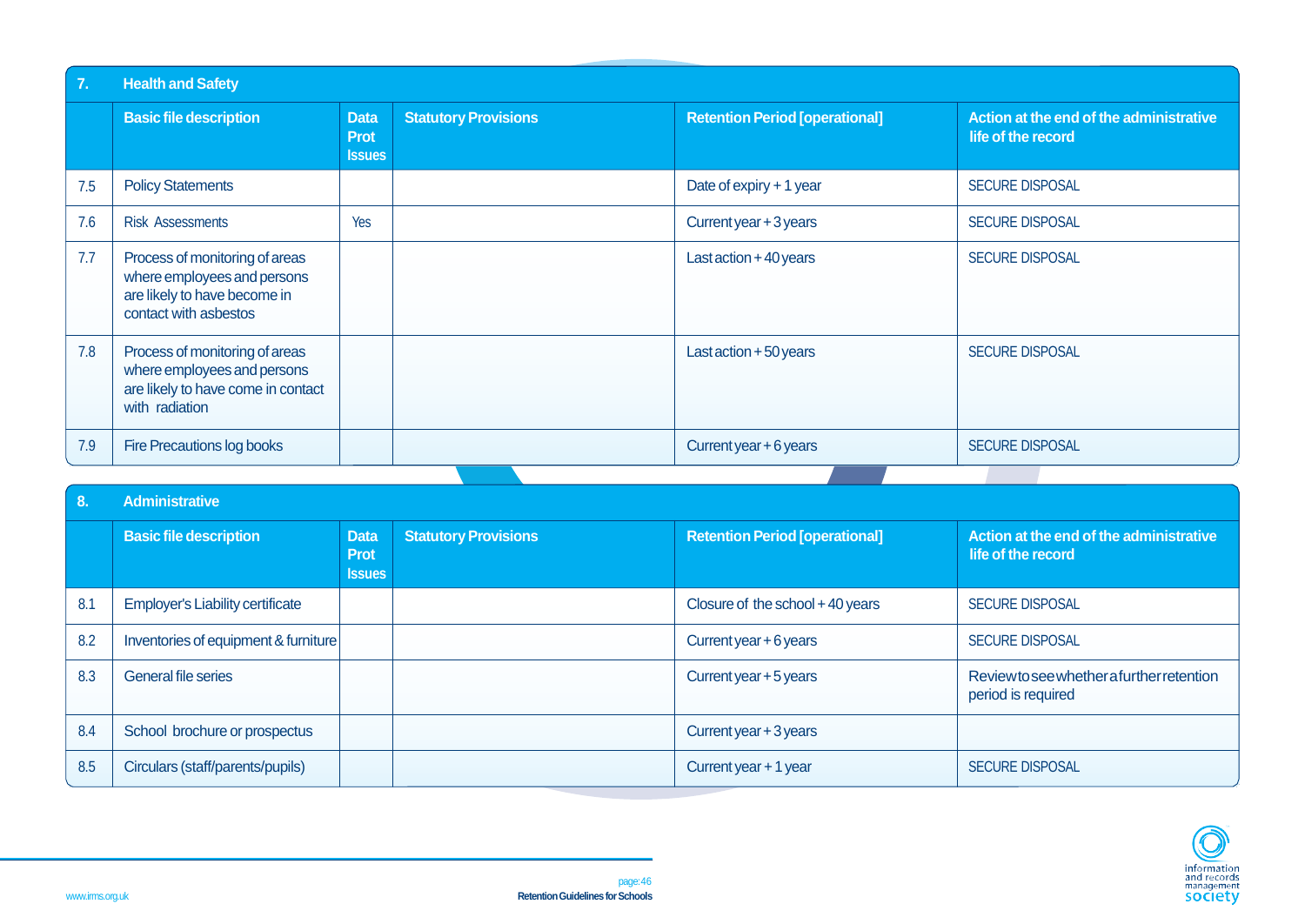| -8. | <b>Administrative</b>              |                                             |                             |                                       |                                                                 |  |  |
|-----|------------------------------------|---------------------------------------------|-----------------------------|---------------------------------------|-----------------------------------------------------------------|--|--|
|     | <b>Basic file description</b>      | <b>Data</b><br><b>Prot</b><br><b>Issues</b> | <b>Statutory Provisions</b> | <b>Retention Period [operational]</b> | Action at the end of the administrative<br>life of the record   |  |  |
| 8.6 | Newsletters, ephemera              |                                             |                             | Current year + 1 year                 | Review to see whether a further retention<br>period is required |  |  |
| 8.7 | <b>Visitors book</b>               |                                             |                             | Current year + 2 years                | Reviewtoseewhetherafurtherretention<br>period is required       |  |  |
| 8.8 | <b>PTA/Old Pupils Associations</b> |                                             |                             | Current year $+ 6$ years              | Reviewtoseewhetherafurtherretention<br>period is required       |  |  |

<span id="page-17-0"></span>

| 9.               | <b>Finance</b>                            |                                             |                              |                                         |                                                                 |  |
|------------------|-------------------------------------------|---------------------------------------------|------------------------------|-----------------------------------------|-----------------------------------------------------------------|--|
|                  | <b>Basic file description</b>             | <b>Data</b><br><b>Prot</b><br><b>Issues</b> | <b>Statutory Provisions</b>  | <b>Retention Period [operational]</b>   | Action at the end of the administrative<br>life of the record   |  |
| 9.1              | <b>Annual Accounts</b>                    |                                             | <b>Financial Regulations</b> | Current year + 6 years                  |                                                                 |  |
| 9.2              | Loans and grants                          |                                             | <b>Financial Regulations</b> | Date of last payment on loan + 12 years | Review to see whether a further retention<br>period is required |  |
| 9.3              | Contracts                                 |                                             |                              |                                         |                                                                 |  |
| 9.3a             | under seal                                |                                             |                              | Contract completion date + 12 years     | <b>SECURE DISPOSAL</b>                                          |  |
| 9.3 <sub>b</sub> | under signature                           |                                             |                              | Contract completion date + 6 years      | <b>SECURE DISPOSAL</b>                                          |  |
| 9.3 <sub>c</sub> | monitoring records                        |                                             |                              | Current year + 2 years                  | <b>SECURE DISPOSAL</b>                                          |  |
| 9.4              | Copy orders                               |                                             |                              | Current year + 2 years                  | <b>SECURE DISPOSAL</b>                                          |  |
| 9.5              | Budget reports, budget<br>monitoring etc. |                                             |                              | Current year + 3 years                  | <b>SECURE DISPOSAL</b>                                          |  |

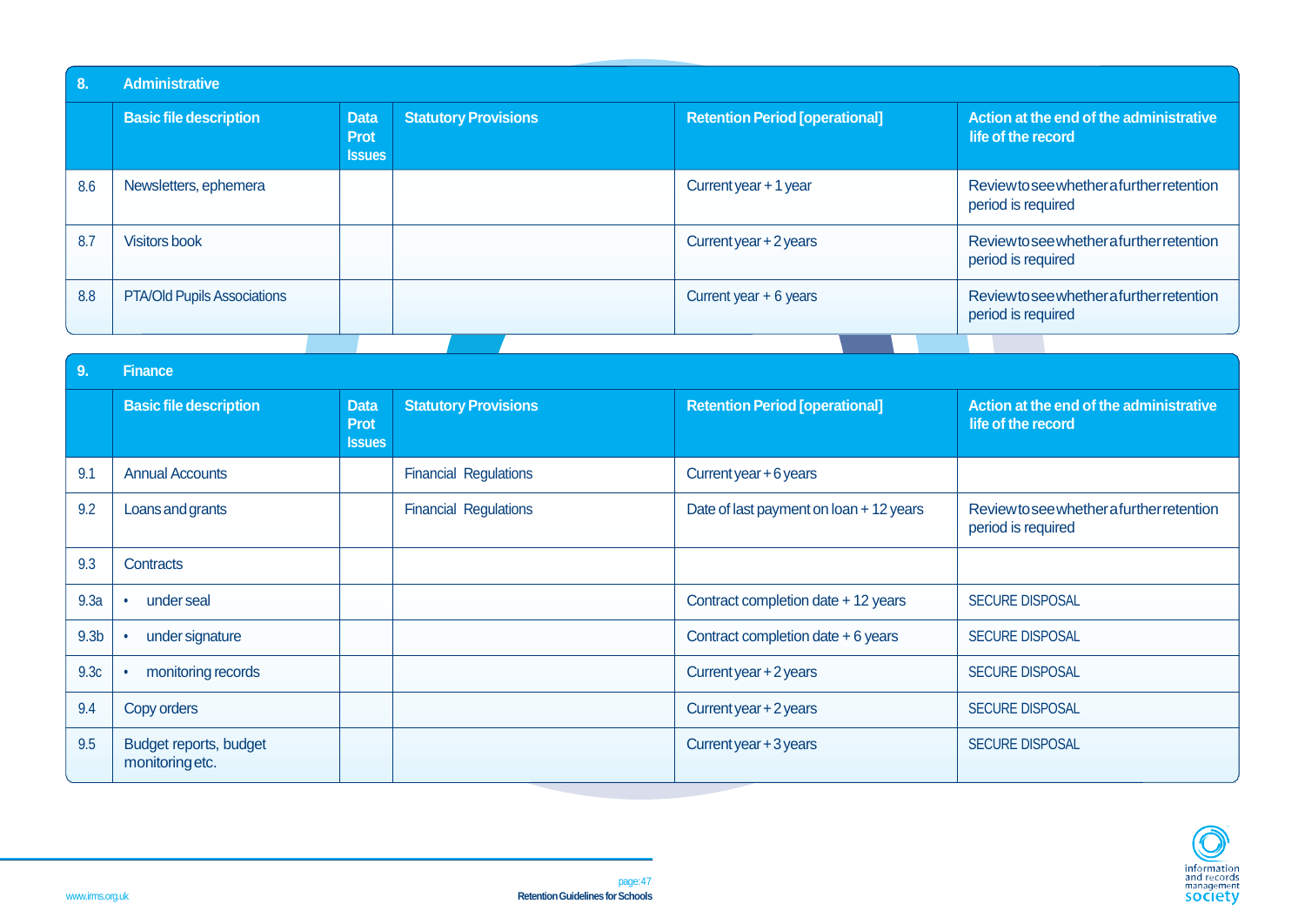<span id="page-18-0"></span>

| 9.   | <b>Finance</b>                                                                        |                                             |                              |                                       |                                                               |  |
|------|---------------------------------------------------------------------------------------|---------------------------------------------|------------------------------|---------------------------------------|---------------------------------------------------------------|--|
|      | <b>Basic file description</b>                                                         | <b>Data</b><br><b>Prot</b><br><b>Issues</b> | <b>Statutory Provisions</b>  | <b>Retention Period [operational]</b> | Action at the end of the administrative<br>life of the record |  |
| 9.6  | Invoice, receipts and other<br>records covered by the Financial<br><b>Regulations</b> |                                             | <b>Financial Regulations</b> | Current year + 6 years                | <b>SECURE DISPOSAL</b>                                        |  |
| 9.7  | Annual Budget and background<br>papers                                                |                                             |                              | Current year + 6 years                | <b>SECURE DISPOSAL</b>                                        |  |
| 9.8  | Order books and requisitions                                                          |                                             |                              | Current year + 6 years                | <b>SECURE DISPOSAL</b>                                        |  |
| 9.9  | <b>Delivery Documentation</b>                                                         |                                             |                              | Current year + 6 years                | <b>SECURE DISPOSAL</b>                                        |  |
| 9.10 | <b>Debtors' Records</b>                                                               |                                             | <b>Limitation Act 1980</b>   | Current year + 6 years                | <b>SECURE DISPOSAL</b>                                        |  |
| 9.11 | School Fund - Cheque books                                                            |                                             |                              | Current year + 3 years                | <b>SECURE DISPOSAL</b>                                        |  |
| 9.12 | School Fund - Paying in books                                                         |                                             |                              | Current year + 6 years then review    | <b>SECURE DISPOSAL</b>                                        |  |
| 9.13 | School Fund - Ledger                                                                  |                                             |                              | Current year + 6 years then review    | <b>SECURE DISPOSAL</b>                                        |  |
| 9.14 | <b>School Fund - Invoices</b>                                                         |                                             |                              | Current year + 6 years then review    | <b>SECURE DISPOSAL</b>                                        |  |
| 9.15 | School Fund - Receipts                                                                |                                             |                              | Current year + 6 years                | <b>SECURE DISPOSAL</b>                                        |  |
| 9.16 | School Fund - Bank statements                                                         |                                             |                              | Current year + 6 years then review    | <b>SECURE DISPOSAL</b>                                        |  |
| 9.17 | School Fund - School Journey<br>books                                                 |                                             |                              | Current year + 6 years then review    | <b>SECURE DISPOSAL</b>                                        |  |
| 9.18 | Student grant applications                                                            |                                             |                              | Current year + 3 years                | <b>SECURE DISPOSAL</b>                                        |  |
| 9.19 | Free school meals registers                                                           | Yes                                         |                              | Current year + 6 years                | <b>SECURE DISPOSAL</b>                                        |  |
| 9.20 | Petty cash books                                                                      |                                             |                              | Current year + 6 years                | <b>SECURE DISPOSAL</b>                                        |  |

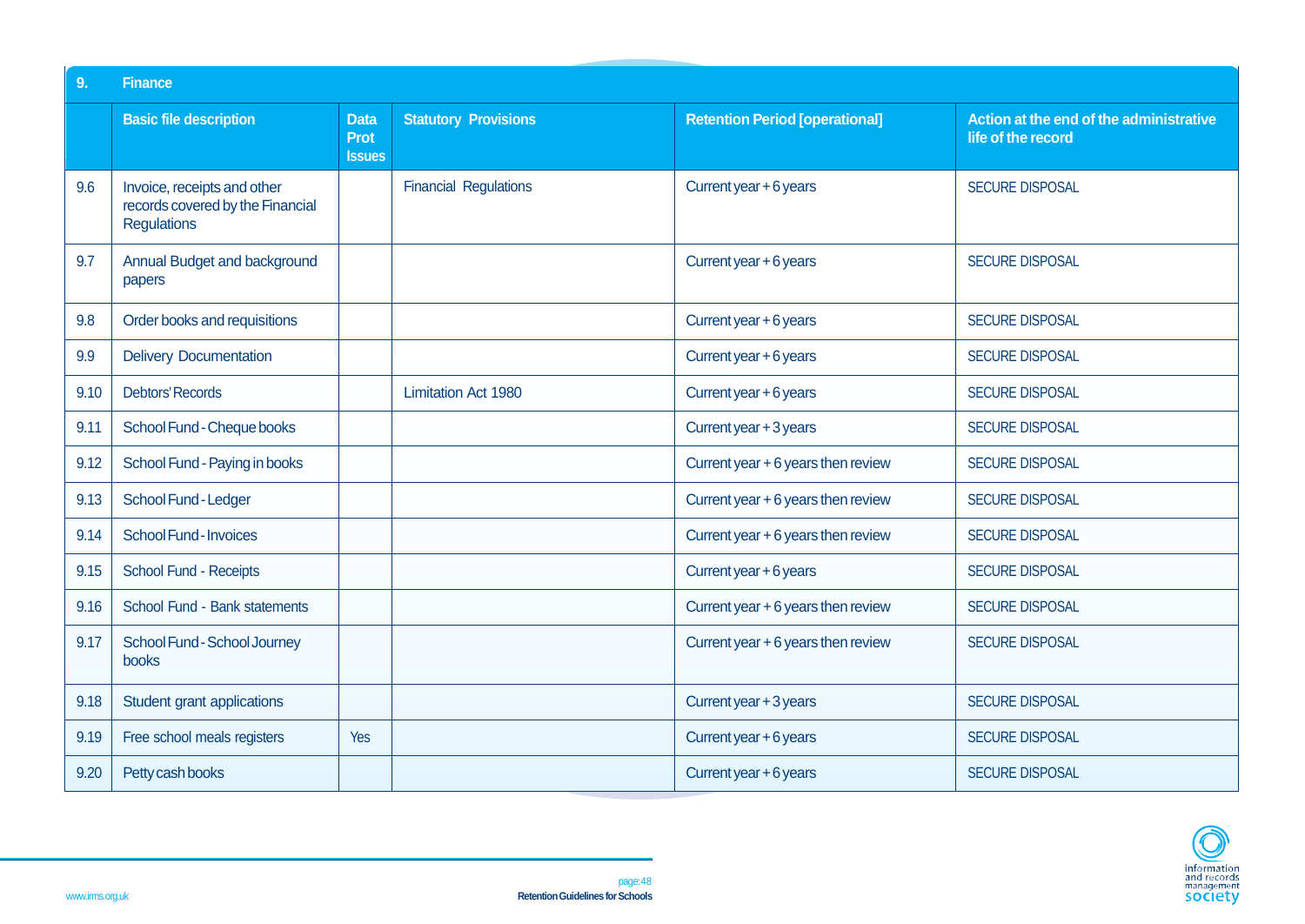| 10.  | <b>Property</b>                               |                                             |                              |                                       |                                                                                                                |  |
|------|-----------------------------------------------|---------------------------------------------|------------------------------|---------------------------------------|----------------------------------------------------------------------------------------------------------------|--|
|      | <b>Basic file description</b>                 | <b>Data</b><br><b>Prot</b><br><b>Issues</b> | <b>Statutory Provisions</b>  | <b>Retention Period [operational]</b> | Action at the end of the administrative<br>life of the record                                                  |  |
| 10.1 | <b>TitleDeeds</b>                             |                                             |                              | Permanent                             | Permanent, these should follow the<br>property unless the property has been<br>registered at the Land Registry |  |
| 10.2 | Plans                                         |                                             |                              | Permanent                             | Retain in school whilst operational                                                                            |  |
| 10.3 | Maintenance and contractors                   |                                             | <b>Financial Regulations</b> | Current year + 6 years                | <b>SECURE DISPOSAL</b>                                                                                         |  |
| 10.4 | Leases                                        |                                             |                              | Expiry of lease + 6 years             | <b>SECURE DISPOSAL</b>                                                                                         |  |
| 10.5 | Lettings                                      |                                             |                              | Current year + 3 years                | <b>SECURE DISPOSAL</b>                                                                                         |  |
| 10.6 | Burglary, theft and vandalism<br>report forms |                                             |                              | Current year + 6 years                | <b>SECURE DISPOSAL</b>                                                                                         |  |
| 10.7 | Maintenance log books                         |                                             |                              | Current year + 6 years                | <b>SECURE DISPOSAL</b>                                                                                         |  |
| 10.8 | <b>Contractors' Reports</b>                   |                                             |                              | Current year + 6 years                | <b>SECURE DISPOSAL</b>                                                                                         |  |
|      |                                               |                                             |                              |                                       |                                                                                                                |  |

### <span id="page-19-0"></span>**11. LocalAuthority**

|      | <b>Basic file description</b>          | <b>Data</b><br><b>Prot</b><br><b>Issues</b> | <b>Statutory Provisions</b> | <b>Retention Period [operational]</b> | Action at the end of the administrative<br>life of the record   |
|------|----------------------------------------|---------------------------------------------|-----------------------------|---------------------------------------|-----------------------------------------------------------------|
| 11.1 | Secondary transfer sheets<br>(Primary) | Yes                                         |                             | Current year + 2 years                | <b>SECURE DISPOSAL</b>                                          |
| 11.2 | Attendance returns                     | Yes                                         |                             | Current year + 1 year                 | <b>SECURE DISPOSAL</b>                                          |
| 11.3 | Circulars from LEA                     |                                             |                             | Whilst required operationally         | Review to see whether a further retention<br>period is required |

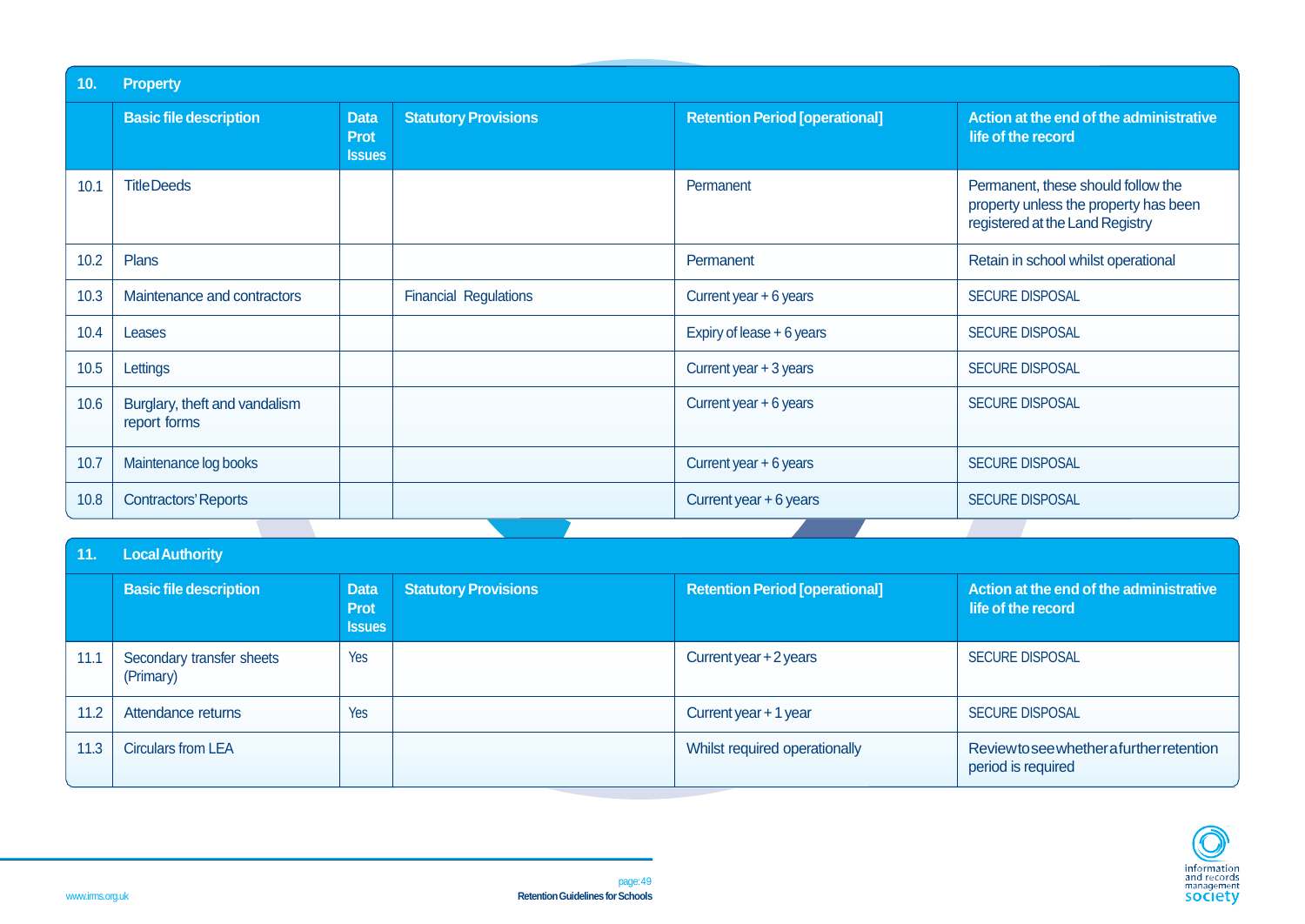<span id="page-20-0"></span>

| 12.  | <b>Department for Children, Schools and Families</b>                                       |                                             |                             |                                                         |                                                                 |  |  |  |  |
|------|--------------------------------------------------------------------------------------------|---------------------------------------------|-----------------------------|---------------------------------------------------------|-----------------------------------------------------------------|--|--|--|--|
|      | <b>Basic file description</b>                                                              | <b>Data</b><br><b>Prot</b><br><b>Issues</b> | <b>Statutory Provisions</b> | <b>Retention Period [operational]</b>                   | Action at the end of the administrative<br>life of the record   |  |  |  |  |
| 12.1 | <b>HMI</b> reports                                                                         |                                             |                             | These do not need to be kept any longer                 |                                                                 |  |  |  |  |
| 12.2 | OFSTED reports and papers                                                                  |                                             |                             | Replace former report with any new<br>inspection report | Review to see whether a further retention<br>period is required |  |  |  |  |
| 12.3 | <b>Returns</b>                                                                             |                                             |                             | Current year $+ 6$ years                                | <b>SECURE DISPOSAL</b>                                          |  |  |  |  |
| 12.4 | <b>Circulars from Department for</b><br>Children, Schools and Families                     |                                             |                             | Whilst operationally required                           | Review to see whether a further retention<br>period is required |  |  |  |  |
|      |                                                                                            |                                             |                             |                                                         |                                                                 |  |  |  |  |
| 13.  | <b>Connexions</b>                                                                          |                                             |                             |                                                         |                                                                 |  |  |  |  |
|      | <b>Basic file description</b>                                                              | <b>Data</b><br><b>Prot</b><br><b>Issues</b> | <b>Statutory Provisions</b> | <b>Retention Period [operational]</b>                   | Action at the end of the administrative<br>life of the record   |  |  |  |  |
| 13.1 | Servicelevelagreements                                                                     |                                             |                             | Until superseded                                        | <b>SECURE DISPOSAL</b>                                          |  |  |  |  |
| 13.2 | Work Experience agreement                                                                  |                                             |                             | DOB of child + 18 years                                 | <b>SECURE DISPOSAL</b>                                          |  |  |  |  |
|      | Are KPI's required? Consideration required as to whether this new item should be included. |                                             |                             |                                                         |                                                                 |  |  |  |  |
| 14.  | <b>Schools Meals</b>                                                                       |                                             |                             |                                                         |                                                                 |  |  |  |  |
|      | <b>Basic file description</b>                                                              | <b>Data</b><br><b>Prot</b><br><b>Issues</b> | <b>Statutory Provisions</b> | <b>Retention Period [operational]</b>                   | Action at the end of the administrative<br>life of the record   |  |  |  |  |
| 14.1 | <b>Dinner Register</b>                                                                     |                                             |                             | Current year + 3 years                                  | <b>SECURE DISPOSAL</b>                                          |  |  |  |  |
| 14.2 | <b>School Meals Summary Sheets</b>                                                         |                                             |                             | Current year + 3 years                                  | <b>SECURE DISPOSAL</b>                                          |  |  |  |  |

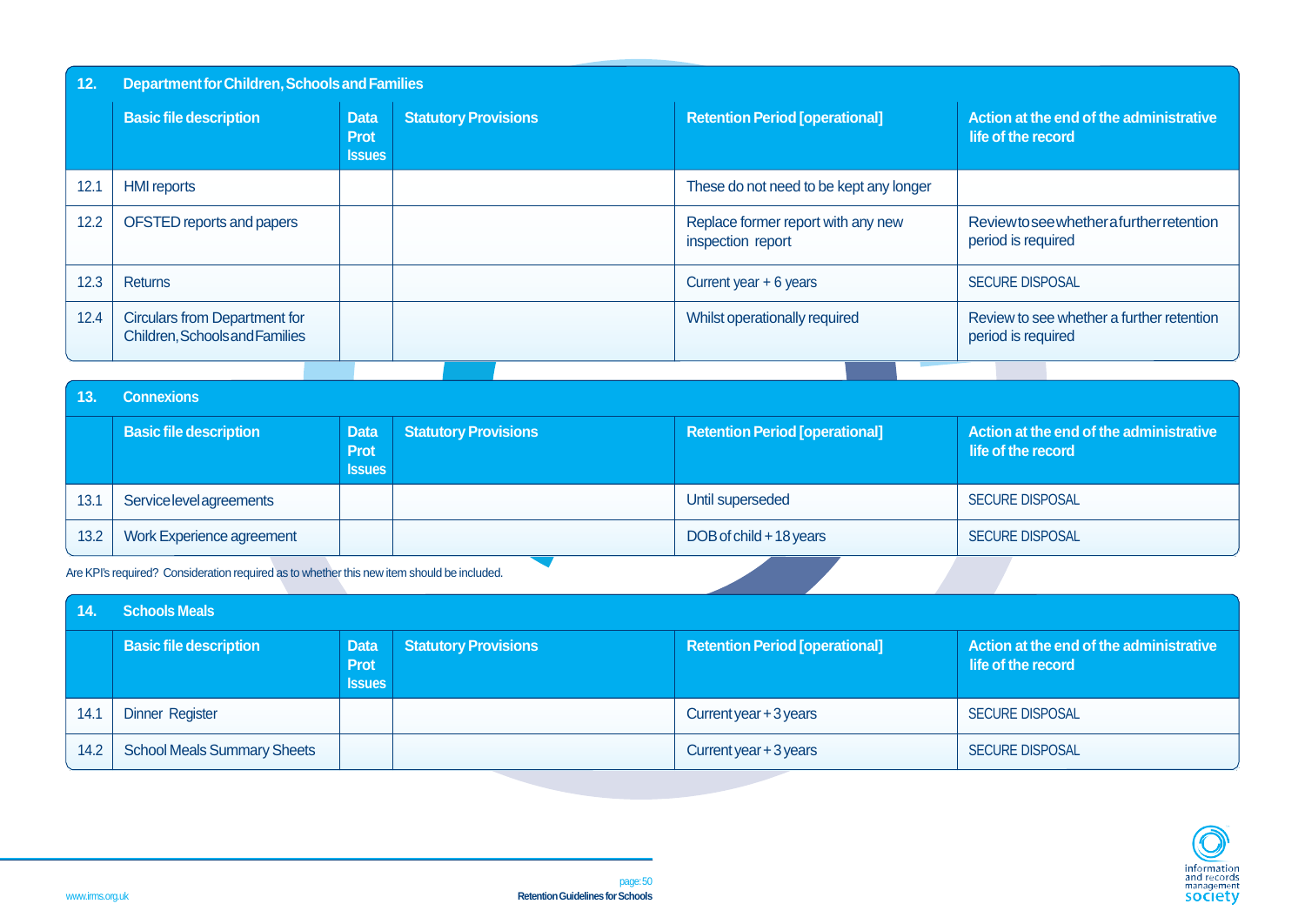<span id="page-21-0"></span>

| 15.  | <b>Family Liaison Officers and Home School Liaison Assistants</b>                                                         |                                             |                             |                                                                          |                                                               |  |  |  |  |  |
|------|---------------------------------------------------------------------------------------------------------------------------|---------------------------------------------|-----------------------------|--------------------------------------------------------------------------|---------------------------------------------------------------|--|--|--|--|--|
|      | <b>Basic file description</b>                                                                                             | <b>Data</b><br><b>Prot</b><br><b>Issues</b> | <b>Statutory Provisions</b> | <b>Retention Period [operational]</b>                                    | Action at the end of the administrative<br>life of the record |  |  |  |  |  |
| 15.1 | Day Books                                                                                                                 | Yes                                         |                             | Current year $+2$ years then review                                      | <b>SECURE DISPOSAL</b>                                        |  |  |  |  |  |
| 15.2 | Reports for outside agencies -<br>where the report has been<br>included on the case file created<br>by the outside agency | Yes                                         |                             | Whilst the child is attending the school<br>then destroy                 | <b>SECURE DISPOSAL</b>                                        |  |  |  |  |  |
| 15.3 | <b>Referral forms</b>                                                                                                     | Yes                                         |                             | While the referral is current                                            | <b>SECURE DISPOSAL</b>                                        |  |  |  |  |  |
| 15.4 | Contact data sheets                                                                                                       | Yes                                         |                             | Current year then review, if contact is no<br>longer active then destroy | <b>SECURE DISPOSAL</b>                                        |  |  |  |  |  |
| 15.5 | Contact database entries                                                                                                  | Yes                                         |                             | Current year then review, if contact is no<br>longer active then destroy | <b>DELETE</b>                                                 |  |  |  |  |  |
| 15.6 | <b>Group Registers</b>                                                                                                    | Yes                                         |                             | Current year + 2 years                                                   | <b>SECURE DISPOSAL</b>                                        |  |  |  |  |  |

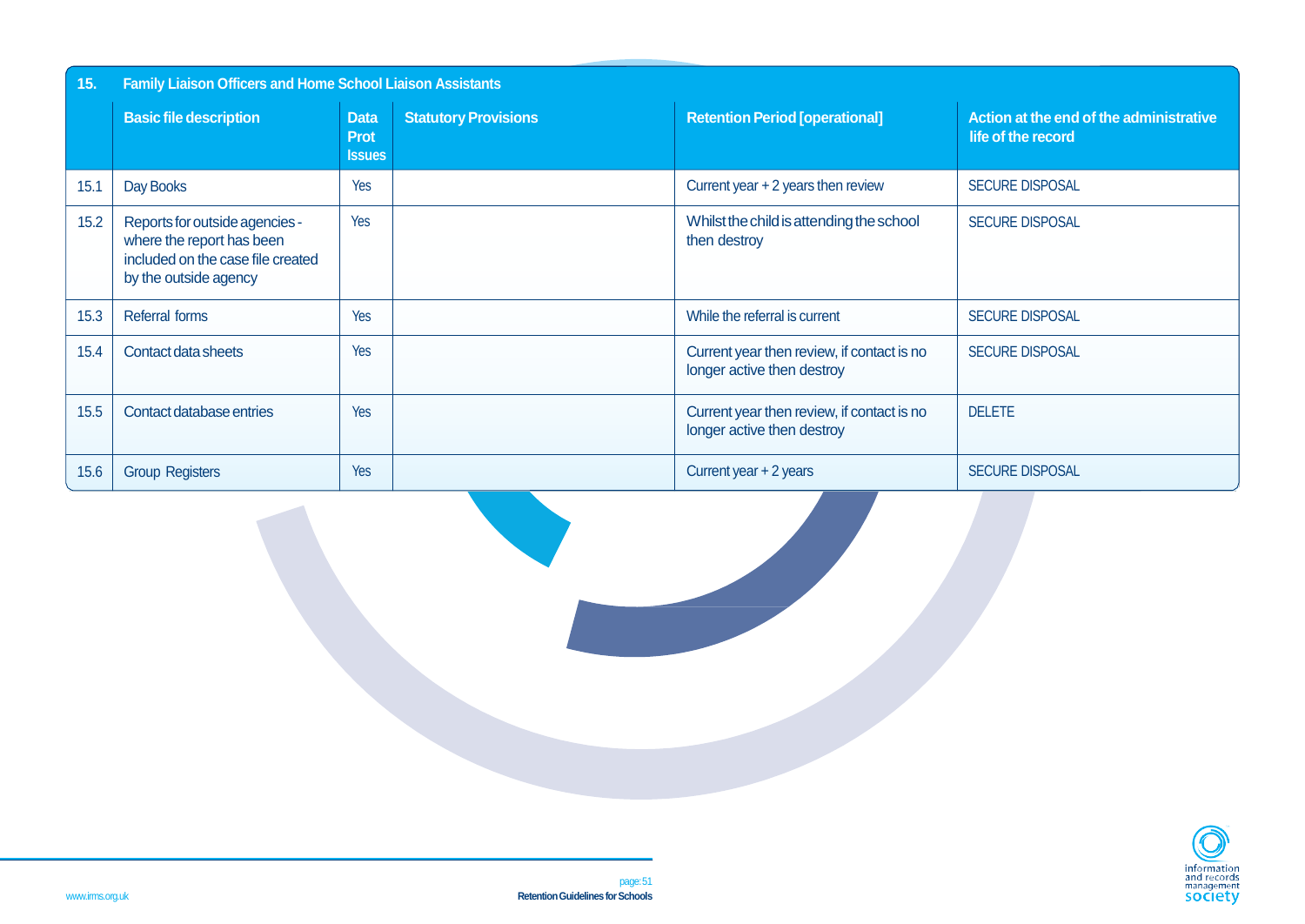### **Information and Records Management Society Retention Guidelines for Early Years Provision**

#### **Version4**

This retention schedule contains recommended retention periods for the different record series created and maintained by schools in the course of their business.The schedule refers to all information regardless of the media in which it is stored.

Some of the retention periods are governed by statute. Others are guidelines following best practice. Every effort has been made to ensure that these retention periods are compliant with the requirements of the Data Protection Act 1998 and the Freedom of Information Act 2000.

Managing record series using these retention guidelines will be deemed to be"normal processing"under the legislation mentioned above. If record series are to be kept for longer or shorter periods than aid out in this document the reasons for this need to be documented.

This schedule should be reviewed on a regular basis.

This document is a guideline only and liability is the liability of the end user and not of the IRMS.

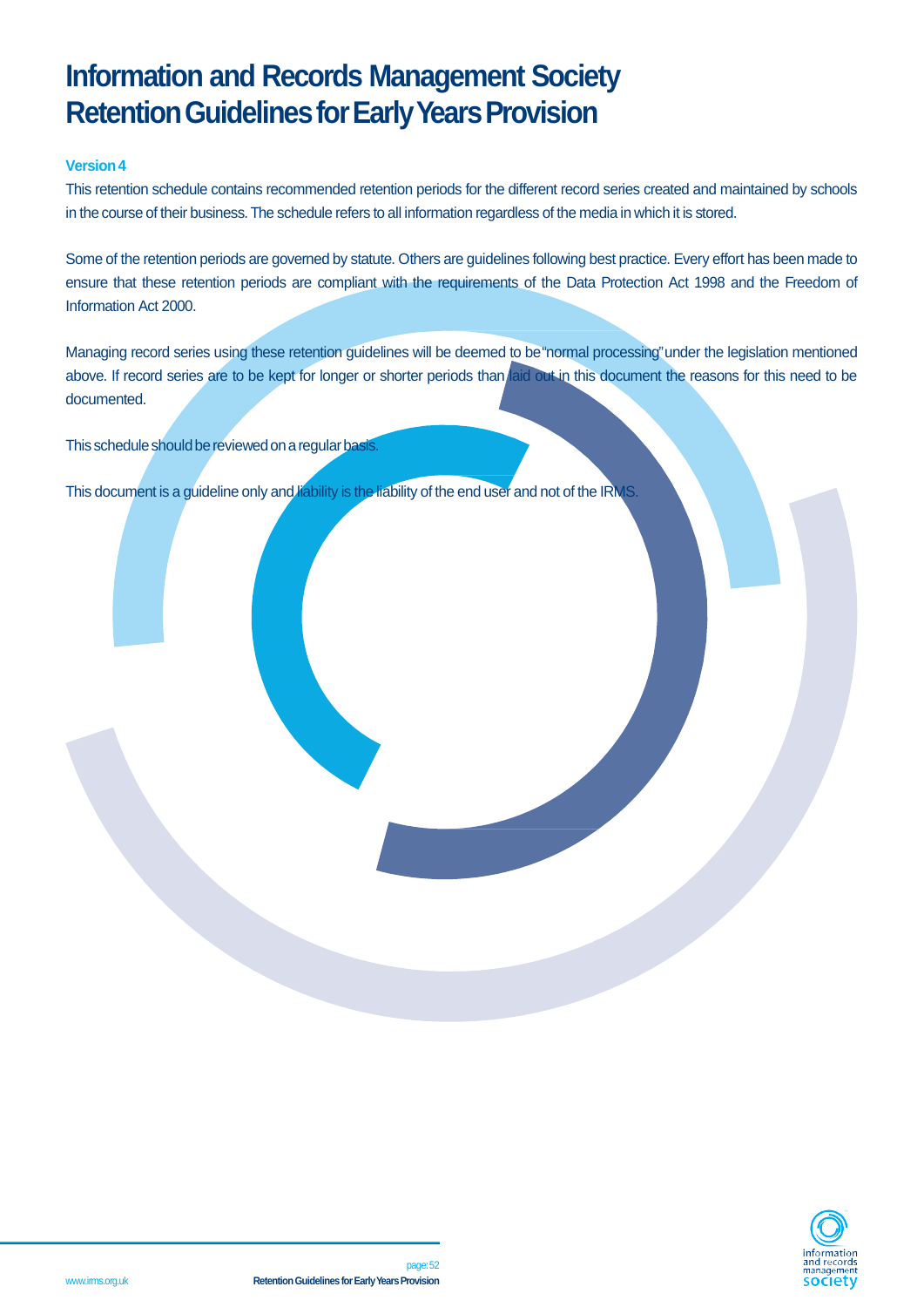# **Records Management Toolkit for Schools**

Version 4

Retention Guidelines - Summary of Contents

|      | <b>Early Years Provision</b>                                                    | 54 |
|------|---------------------------------------------------------------------------------|----|
|      | 16.1 Records to be kept by Registered Persons - All Cases                       | 54 |
|      | 16.2 Records to be kept by Registered Persons - Day Care                        | 55 |
|      | 16.3 Records to be kept by Registered Persons - Overnight provision - under 2's | 56 |
| 16.4 | <b>Other Records - Administration</b>                                           | 56 |
|      |                                                                                 |    |

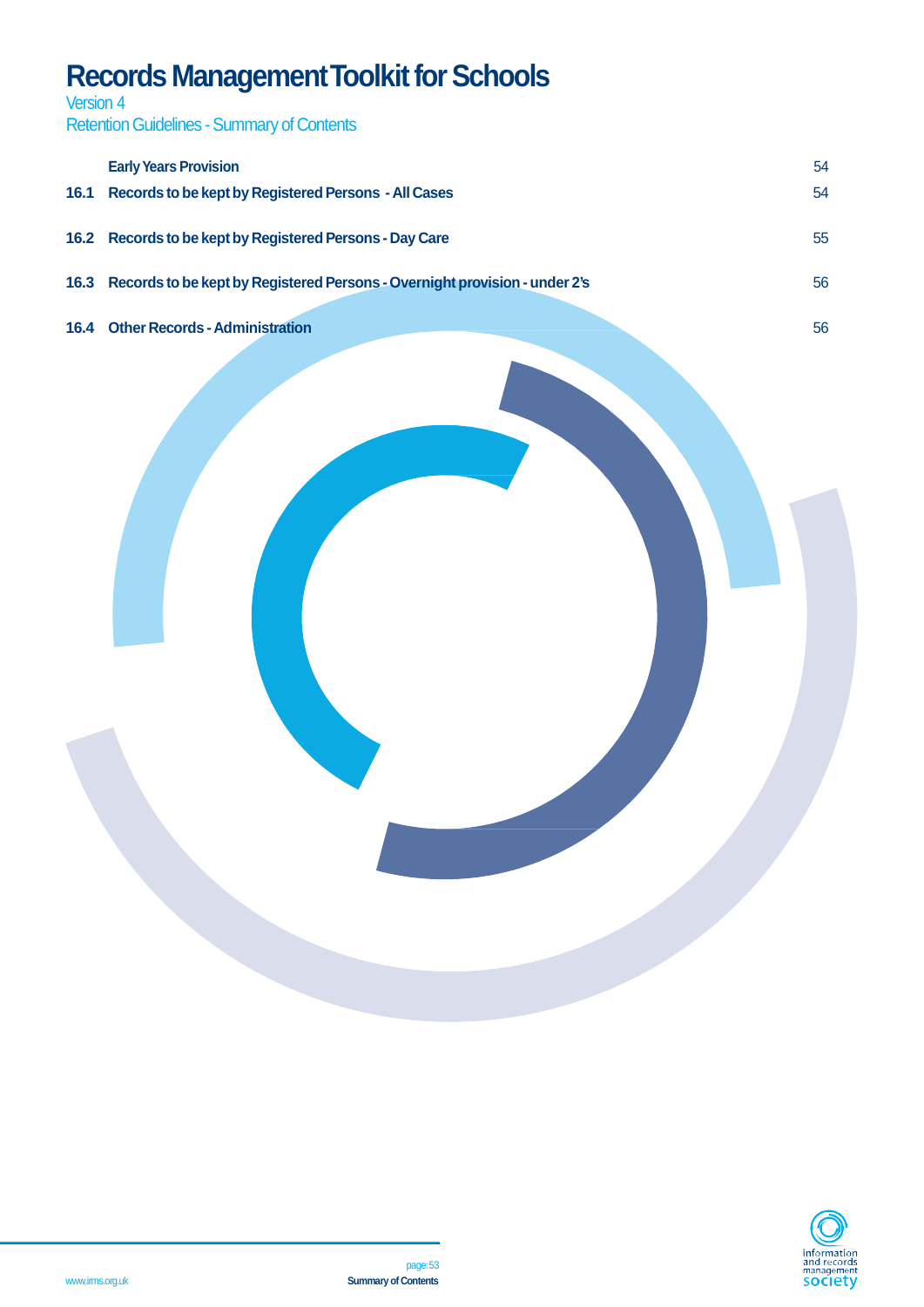| 16.    | <b>Early Years Provision</b>                                                                                                                                                                                                                                                                                     |                                             | Records to be kept by Registered Persons - All Cases                                           |                                                                                                                                                                                                                                                                                                                                    |  |
|--------|------------------------------------------------------------------------------------------------------------------------------------------------------------------------------------------------------------------------------------------------------------------------------------------------------------------|---------------------------------------------|------------------------------------------------------------------------------------------------|------------------------------------------------------------------------------------------------------------------------------------------------------------------------------------------------------------------------------------------------------------------------------------------------------------------------------------|--|
|        | <b>Basic file description</b>                                                                                                                                                                                                                                                                                    | <b>Data</b><br><b>Prot</b><br><b>Issues</b> | <b>Statutory Provisions</b>                                                                    | <b>Retention Period [operational]</b>                                                                                                                                                                                                                                                                                              |  |
| 16.1.1 | The name, home address and date of birth of each child who is<br>looked after on the premises                                                                                                                                                                                                                    | Yes                                         |                                                                                                | Closure of setting + 50 years<br>[These could be required to show whether or not an<br>individual child attended the setting in a child<br>protection investigation]                                                                                                                                                               |  |
| 16.1.2 | The name, home address and telephone number of a parent<br>of each child who is looked after on the premises                                                                                                                                                                                                     | Yes                                         |                                                                                                | If this information is kept in the same book or on the<br>same form as in 16.1.1 then the same retention<br>period should be used as in 16.1.1. If the information<br>is stored separately, then destroy once the child has<br>left the setting (unless the information is collected<br>for anything other than emergency contact) |  |
| 16.1.3 | The name, address and telephone number of any person who<br>will be looking after children on the premises                                                                                                                                                                                                       | Yes                                         |                                                                                                | See 16.4.5 below                                                                                                                                                                                                                                                                                                                   |  |
| 16.1.4 | A daily record of the names of children looked after on the<br>premises, their hours of attendance and the names of the<br>persons who looked after them                                                                                                                                                         | Yes                                         | The Day Care and Child Minding (National<br>Standards) (England) Regulations 2003              | The regulations say that these records should be<br>kept for 2 years (SI200319967(1b)). If these records<br>are likely to be needed in a child protection setting<br>(see 16.1.1 above) then the records should be<br>retained for closure of setting + 50 years                                                                   |  |
| 16.1.5 | A record of accidents occurring on the premises and incident<br>books relating to other incidents                                                                                                                                                                                                                | Yes                                         | The Day Care and Child Minding (National<br>Standards) (England) Regulations 2003 <sup>1</sup> | DOB of the child involved in the accident or the<br>incident + 25 years. If an adult is injured then the<br>accident book must be kept for 7 years from the<br>date of the incident                                                                                                                                                |  |
| 16.1.6 | A record of any medicinal product administered to any child<br>on the premises, including the date and circumstances of its<br>administration, by whom it was administered, including<br>medicinal products which the child is permitted to administer<br>to himself, together with a record of parent's consent | Yes                                         | The Day Care and Child Minding (National<br>Standards) (England) Regulations 2003 <sup>2</sup> | DOB of the child being given/taking the medicine<br>$+25$ years                                                                                                                                                                                                                                                                    |  |

<span id="page-24-0"></span><sup>1</sup>The regulations say that these records should be kept for 2 years (SI20031996 7(1b)). The Statute of Limitations states that a minor may make a claim for 7 years from their eighteenth birthday; therefore the retention should be for the longer period.

<sup>2</sup>The regulations say that these records should be kept for 2 years (SI20031996 7(1b)). The NHS records retention schedule states that any records relating to a child under the age of 18 should be retained until that child reaches the age of 25 years.Therefore, the retention should be DOB of the child being given/taking the medicine + 25 years

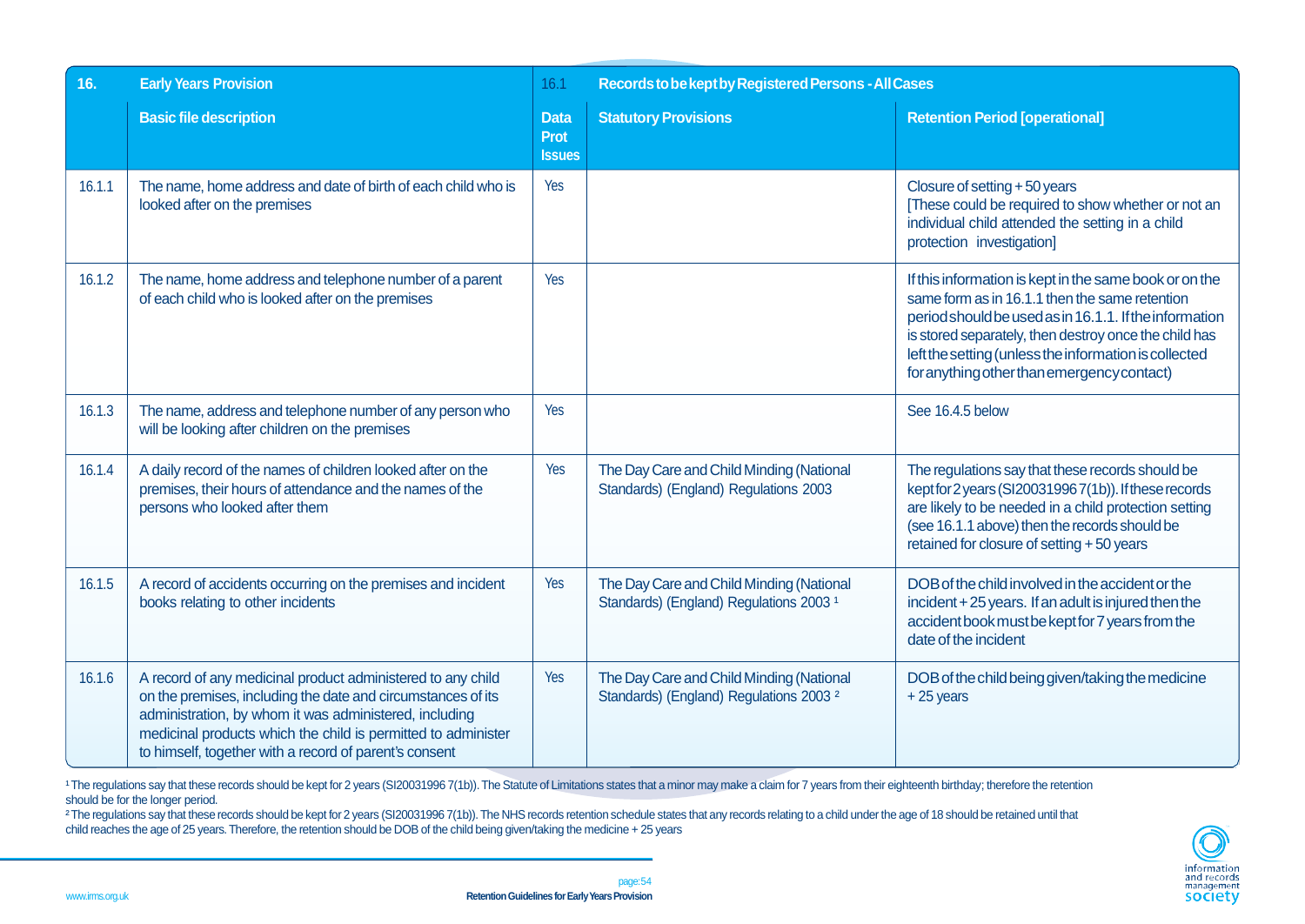| 16.    | <b>Early Years Provision</b>              |                                             | Records to be kept by Registered Persons - All Cases |                                                                                                                                                                                                                       |
|--------|-------------------------------------------|---------------------------------------------|------------------------------------------------------|-----------------------------------------------------------------------------------------------------------------------------------------------------------------------------------------------------------------------|
|        | <b>Basic file description</b>             | <b>Data</b><br><b>Prot</b><br><b>Issues</b> | <b>Statutory Provisions</b>                          | <b>Retention Period [operational]</b>                                                                                                                                                                                 |
| 16.1.7 | Records of transfer                       | Yes                                         |                                                      | One copy is to be given to the parents, one copy<br>transferred to the Primary School where the child<br>is going                                                                                                     |
| 16.1.8 | Portfolio of work, observations and so on | Yes                                         |                                                      | To be sent home with the child                                                                                                                                                                                        |
| 16.1.9 | <b>Birth certificates</b>                 | <b>Yes</b>                                  |                                                      | Once the setting has had sight of the birth certificate<br>and recorded the necessary information the original<br>can be returned to the parents. There is no<br>requirement to keep a copy of the birth certificate. |

<span id="page-25-0"></span>

| 16.    | <b>Early Years Provision</b>                                                                                                               |                                             | Records to be kept by Registered Persons - Day Care |                                       |  |
|--------|--------------------------------------------------------------------------------------------------------------------------------------------|---------------------------------------------|-----------------------------------------------------|---------------------------------------|--|
|        | <b>Basic file description</b>                                                                                                              | <b>Data</b><br><b>Prot</b><br><b>Issues</b> | <b>Statutory Provisions</b>                         | <b>Retention Period [operational]</b> |  |
| 16.2.1 | The name and address and telephone number of the<br>registered person and every other person living or employed<br>on the premises         | Yes                                         |                                                     | See 16.4 below                        |  |
| 16.2.2 | A statement of the procedure to be followed in the event of a<br>fire or accident                                                          | <b>No</b>                                   |                                                     | Procedure superseded + 7 years        |  |
| 16.2.3 | A statement of the procedure to be followed in the event of a<br>child being lost or not collected                                         | <b>No</b>                                   |                                                     | Procedure superseded + 7 years        |  |
| 16.2.4 | A statement of the procedure to be followed where a parent<br>has a complaint about the service being provided by the<br>registered person | <b>No</b>                                   |                                                     | Until superseded                      |  |
|        |                                                                                                                                            |                                             |                                                     |                                       |  |

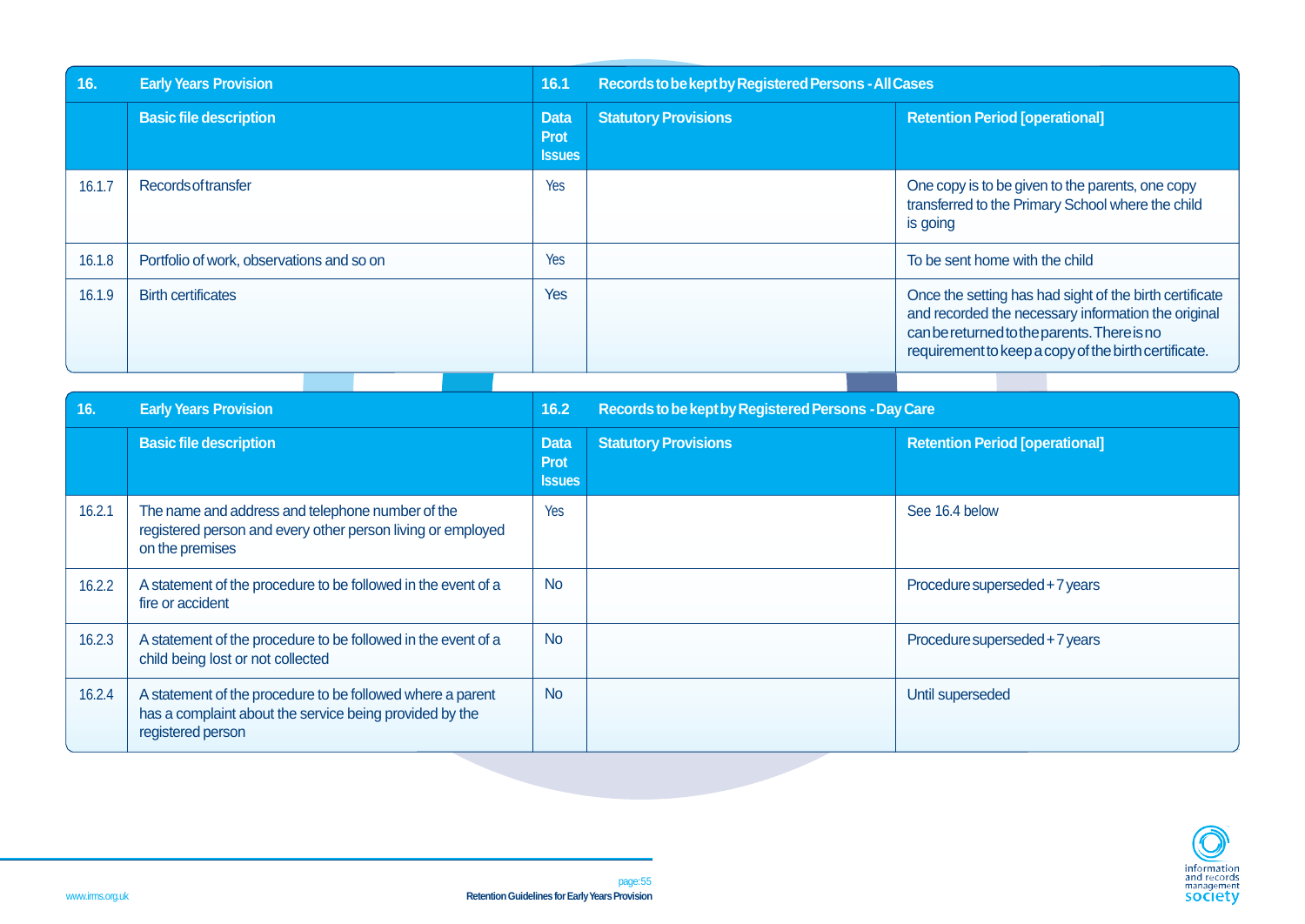<span id="page-26-0"></span>

| 16.    | <b>Early Years Provision</b>                                                                                                                                                                                                           |                                             | Records to be kept by Registered Persons - Day Care                        |                                                                                                                                                                      |
|--------|----------------------------------------------------------------------------------------------------------------------------------------------------------------------------------------------------------------------------------------|---------------------------------------------|----------------------------------------------------------------------------|----------------------------------------------------------------------------------------------------------------------------------------------------------------------|
|        | <b>Basic file description</b>                                                                                                                                                                                                          | <b>Data</b><br><b>Prot</b><br><b>Issues</b> | <b>Statutory Provisions</b>                                                | <b>Retention Period [operational]</b>                                                                                                                                |
| 16.2.5 | A statement of the arrangements in place for the protection of<br>children, including arrangements to safeguard the children<br>from abuse or neglect and procedures to be followed in the<br>event of allegations of abuse or neglect | <b>No</b>                                   |                                                                            | Closure of setting + 50 years<br>[These could be required to show whether or not an<br>individual child attended the setting in a child<br>protection investigation] |
|        |                                                                                                                                                                                                                                        |                                             |                                                                            |                                                                                                                                                                      |
| 16.    | <b>Early Years Provision</b>                                                                                                                                                                                                           | 16.3                                        | Records to be kept by Registered Persons - Overnight provision - under 2's |                                                                                                                                                                      |
|        | <b>Basic file description</b>                                                                                                                                                                                                          | <b>Data</b><br><b>Prot</b><br><b>Issues</b> | <b>Statutory Provisions</b>                                                | <b>Retention Period [operational]</b>                                                                                                                                |
| 16.3.1 | Emergency contact details for appropriate adult to collect the<br>child if necessary                                                                                                                                                   | Yes                                         |                                                                            | Destroy once the child has left the setting (unless<br>the information is collected for anything other than<br>emergency contact)                                    |
| 16.3.2 | Contract, signed by the parent, stating all the relevant details<br>regarding the child and their care, including the name of the<br>emergency contact and confirmation of their agreement to<br>collect the child during the night    | Yes                                         |                                                                            | Date of birth of the child who is the subject of the<br>$contract + 25 years$                                                                                        |
|        |                                                                                                                                                                                                                                        |                                             |                                                                            |                                                                                                                                                                      |
| 16.    | <b>Early Years Provision</b>                                                                                                                                                                                                           | 16.4                                        | <b>Other Records - Administration</b>                                      |                                                                                                                                                                      |
|        | <b>Basic file description</b>                                                                                                                                                                                                          | <b>Data</b><br><b>Prot</b><br><b>Issues</b> | <b>Statutory Provisions</b>                                                | <b>Retention Period [operational]</b>                                                                                                                                |
|        | <b>Financial Records</b>                                                                                                                                                                                                               |                                             |                                                                            |                                                                                                                                                                      |
| 16.4.1 | Financial records - accounts, statements, invoices,<br>petty cash etc                                                                                                                                                                  | <b>No</b>                                   |                                                                            | Current year + 6 years                                                                                                                                               |

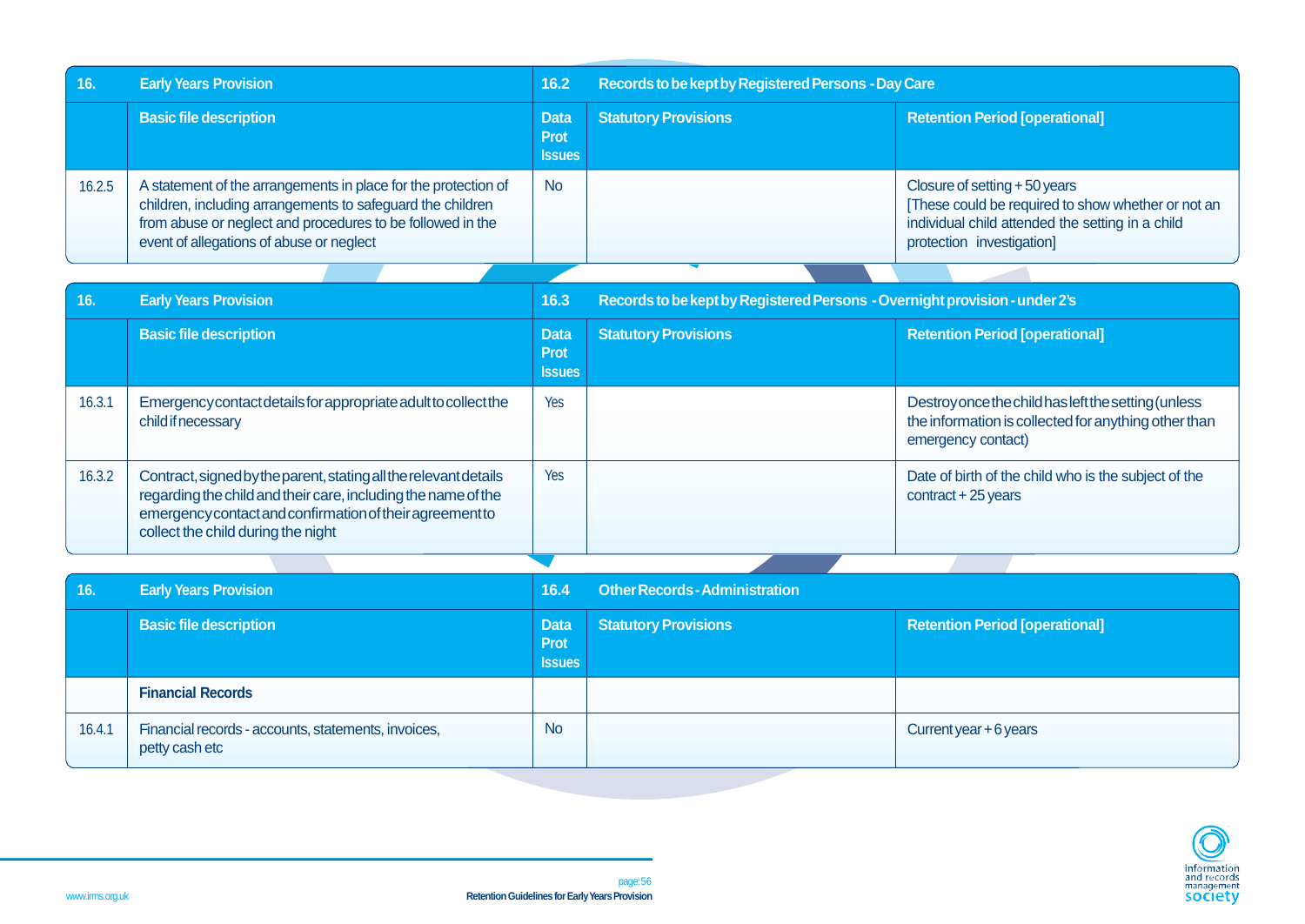| 16.     | <b>Early Years Provision</b>                                                |                                             | <b>Other Records - Administration</b>            |                                                                                                                |  |
|---------|-----------------------------------------------------------------------------|---------------------------------------------|--------------------------------------------------|----------------------------------------------------------------------------------------------------------------|--|
|         | <b>Basic file description</b>                                               | <b>Data</b><br><b>Prot</b><br><b>Issues</b> | <b>Statutory Provisions</b>                      | <b>Retention Period [operational]</b>                                                                          |  |
|         | <b>Insurance</b>                                                            |                                             |                                                  |                                                                                                                |  |
| 16.4.2  | Insurance policies - Employers Liability                                    | <b>No</b>                                   | <b>Employers Liability Financial Regulations</b> | The policies are kept for a minimum of 6 years and a<br>maximum of 40 years depending on the type of<br>policy |  |
| 16.4.3  | Claims made against insurance policies - damage to property                 | Yes                                         |                                                  | Case concluded + 3 years                                                                                       |  |
| 16.4.4  | Claims made against insurance policies - personal injury                    | Yes                                         |                                                  | Case concluded + 6 years                                                                                       |  |
|         | <b>Human Resources</b>                                                      |                                             |                                                  |                                                                                                                |  |
| 16.4.5  | Personal Files - records relating to an individual's employment<br>history  | Yes <sup>3</sup>                            |                                                  | Termination $+6$ years then review                                                                             |  |
| 16.4.6  | Pre-employment vetting information (including CRB checks)                   | <b>No</b>                                   | <b>CRB</b> guidelines                            | Date of check $+6$ months                                                                                      |  |
| 16.4.7  | Staff training records - general                                            | Yes                                         |                                                  | Current year + 2 years                                                                                         |  |
| 16.4.8  | Training (proof of completion such as certificates, awards,<br>examresults) | Yes                                         |                                                  | Last $action + 7$ years                                                                                        |  |
|         | <b>Premises and Health and Safety</b>                                       |                                             |                                                  |                                                                                                                |  |
| 16.4.9  | Premises files (relating to maintenance)                                    | <b>No</b>                                   |                                                  | Cessation of use of building + 7 years then review                                                             |  |
| 16.4.10 | <b>Risk Assessments</b>                                                     | <b>No</b>                                   |                                                  | Current year + 3 years                                                                                         |  |

<sup>3</sup>For Data Protection purposes the following information should be kept on the file for the following periods :

• all documentation on the personal file **Duration of employment** • pre-employment and vetting information Start date + 6 months • records relating to accident or injury at work Minimum of 12 years • annual appraisal/assessment records Minimum of 5 years • records relating to disciplinary matters (kept on personal files) ° oral warning 6 months ° first level warning 6 months ° second level warning 12 months ° final warning 18 months

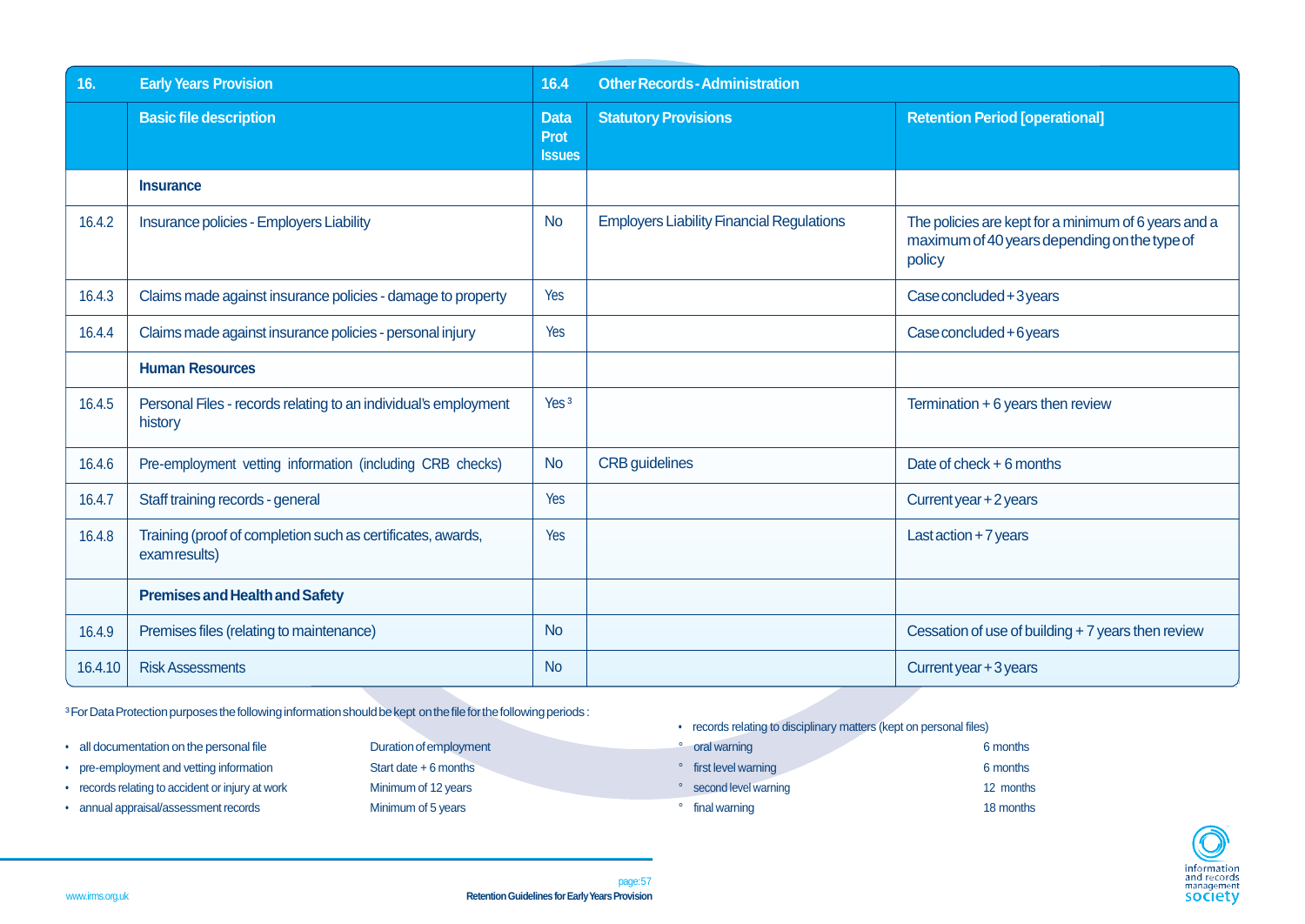

### **Version Control**

The following changes were made to the Records Management Toolkit - 10th February 2006 in preparation for the consultation document which will become Version 3 of the Records Management Toolkit for Schools.

- 1 Toolkit for schools Feb 06[1] withdrawn and issued as a number of individual documents (see below)
- 2 Part 1 of Toolkit for schools Feb 06<sup>[1]</sup> reissued as "Records Management Policy"[RecordsManagementToolkitRMS03.doc]
- 3 Part 2 of Toolkit for schools Feb 06[1] and Appendix B reissued as "Creating Information Management Systems" [RecordsManagementToolkitRMS04.doc]
- 4 Appendix C of Toolkit for schools Feb 06[1] reissued as "Managing E-mail" [RecordsManagement ToolkitRMS05.doc]
- 5 Section 2.3.4 Toolkit for schools Feb 06[1] reissued as "Information Security" [RecordsManagementToolk tRMS06.doc] and "Business Continuity"[RecordsManagementToolkitRMS07]
- 6 Appendix A of Toolkit for schools Feb 06[1] reissued as "Managing E-mail" [RecordsManagement ToolkitRMS08.doc]
- 7 Newsection "Managing Pupil Records" added [RecordsManagement ToolkitRMS09.doc]
- 8 Sections 1-6 of Toolkit for schools retention schedule Feb 06 withdrawn and reissued as a number of individual documents (seebelow)
- 9 Sections 1-3, 5 ofToolkit for schools retention schedule Feb 06 withdrawn and reissued as"Introduction to the Retention Schedule"[RecordsManagementToolkitRMS11]
- 10 Section 4 ofToolkit for schools retention schedule Feb 06 withdrawn and reissued as "Safe disposal ofrecords which have reached the end of their administrative life"[RecordsManagementToolkitRMS12]
- 11 Newsection"SchoolClosuresandRecordKeeping"added[RecordsManagementToolkitRMS12]
- 12 Section 6 of Toolkit for schools retention schedule Feb 06 reissued as "Retention Guidelines for Schools" [RecordsManagementToolkitRMS10]. The following amendments have been made:
	- 12.1 Table of contents added using MSWord Heading function
	- 12.2 All entries given individual numbers
	- 12.3 Section 6.1 renumbered as section 1 and notes added to 1.2 relating to the provisions of the"Safeguarding Children and Safer Recruitment in Education"p60
	- 12.4 Section 6.2 renumbered as section 2
	- 12.5 Section6.3renumberedas section3andnewitems3.8-3.11added



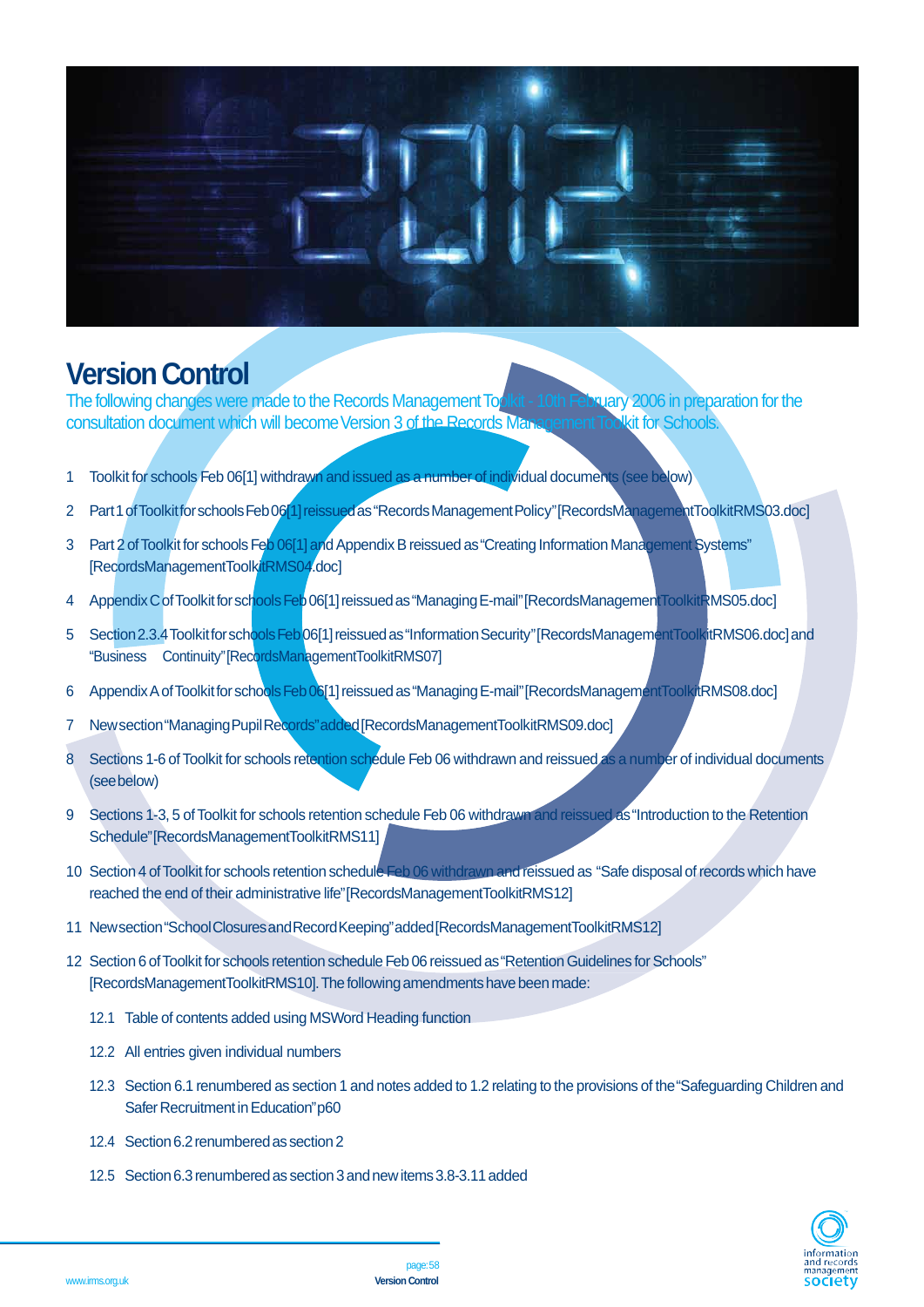- 12.6 Section 6.4 renumbered as section 4 and new items 4.15-16 added
- 12.7 Section 6.5 renumbered as section 5 and new item 6.11 added
- 12.8 Section 6.6 renumbered as section 6
- 12.9 Section 6.7 renumbered as section 7 and the retention periods in items 7.2a and 7.2b amended
- 12.10 Section 6.8 renumbered as section 8
- 12.11 Section 6.9 renumbered as section 9
- 12.12 Section 6.10 renumbered as section 10
- 12.13 Section 6.11 renumbered as section 11
- 12.14 Section 6.12 renumbered as section 12. All references to DfES replaced with Department for Children, Schools & Families
- 12.15 Section 6.13 renumbered as section 13
- 12.16 Section 6.14 renumbered as section 14
- 12.17 New section 15 for Family Liaison Officers/Parent Support Assistants added
- 12.18 New section 16 for Early Years Provision added

#### The following additional alteration swere made as a result of the consultation process on 13th December 2007.

- 1 "Managing E-mail"[RecordsManagementToolkitRMS05.doc]: contents of document replaced with more up to date content.
- 2 "Managing Pupil Records" added [RecordsManagementToolkitRMS09.doc]. The following text was added "The file cover should also contain a note of the date when the file was opened and the date when the file is closed if it is felt to be appropriate."
- 3 "Retention Guidelines for Schools"[RecordsManagementToolkitRMS10]. The following amendments have been made:
	- 3.1 Sections 4.17 and 4.18 added with retention periods for "Records created by schools to obtain approval to run an Educational Visit outside the Classroom"
	- 3.2 Clarification note added to section 4.5
- 4 "Safe disposal of records which have reached the end of their administrative life"[RecordsManagementToolkitRMS12]: "Date action taken"added to section 1

The following alterations were made to the toolkit to

1 Item 4.19 added to the Retention Schedule (Walking Bus)

The following changes were made to the Records Management Toolkit Version 3.1 in preparation for the consultation document which will become Version 4 of the Records Management Toolkit for Schools.

- 1 Logo on all documents changed from the RMSlogo to the IRMSlogo.
- 2 All instances of Records Management Society and RMS changed to Information and Records Management Society (IRMS).
- 3 Fact sheet relating to the creation of Information Management Systems has been removed.
- 4 Fact sheet relating to information audits revised.
- 5 Fact sheet on email management revised.
- 6 RetentionGuidelines:Text"SHRED"replaced with"SECURE DISPOSAL"

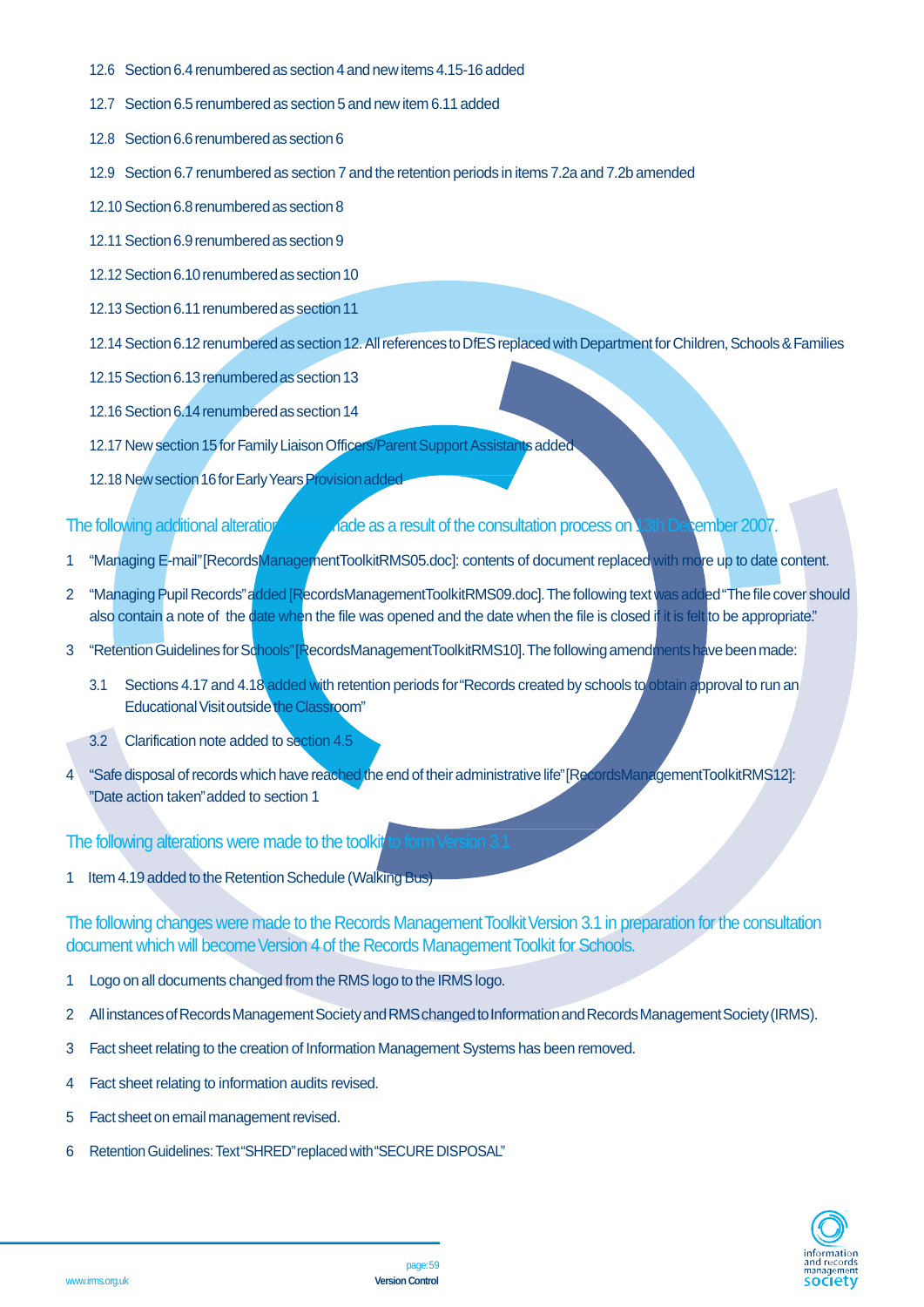- 7 Retention Guidelines: Column relating to whether documents should be offered to Archives at the end of their administrative life removed.
- 8 Retention Guidelines: 3.12 added as a new item
- 9 Retention Guidelines: 4.7 removed from the retention schedule
- 10 RetentionGuidelines:4.8-4.13renumberedto4.7-4.12
- 11 RetentionGuidelines:EarlyYearsRetentionScheduleseparatedfromSchools'RetentionSchedule
- 12 Retention Guidelines: 4.14 removed from retention schedule
- 13 RetentionGuidelines:4.15-4.19renumberedto4.13-4.17
- 14 Retention Guidelines: 5.1 Curriculum Development replaced with School Development Plan Retention Guidelines: 5.3 removed
- 15 Retention Guidelines: 5.4-13 renumbered to 5:3-12
- Retention Guidelines: 5.11 [renumbered to 5.10] text added to read "examination papers and results"
- 16 Retention Guidelines: 5.12 [renumbered to 5.11] text amended to read "Value Added & Contextual Data."
- 17 Retention Guidelines: 5.13 added to retention schedule
- 18 Retention Guidelines: 9.18 removed from the retention schedule
- 19 Retention Guidelines: Text "Financial Regulations" removed from 9.20-9.21
- 20 Retention Guidelines: 9.19-9.21 renumbered to 9.18-9.20
- 21 Retention Guidelines: 11, Text "Local Education Authority" amended to read "Local Authority"
- 22 Retention Guidelines: 15, Text "Parent Support Assistants" amended to read "Home School Liaison Assistants"
- 23 Information Security fact sheet and business continuity fact sheet combined to create Information & Records Security and Continuity fact sheet